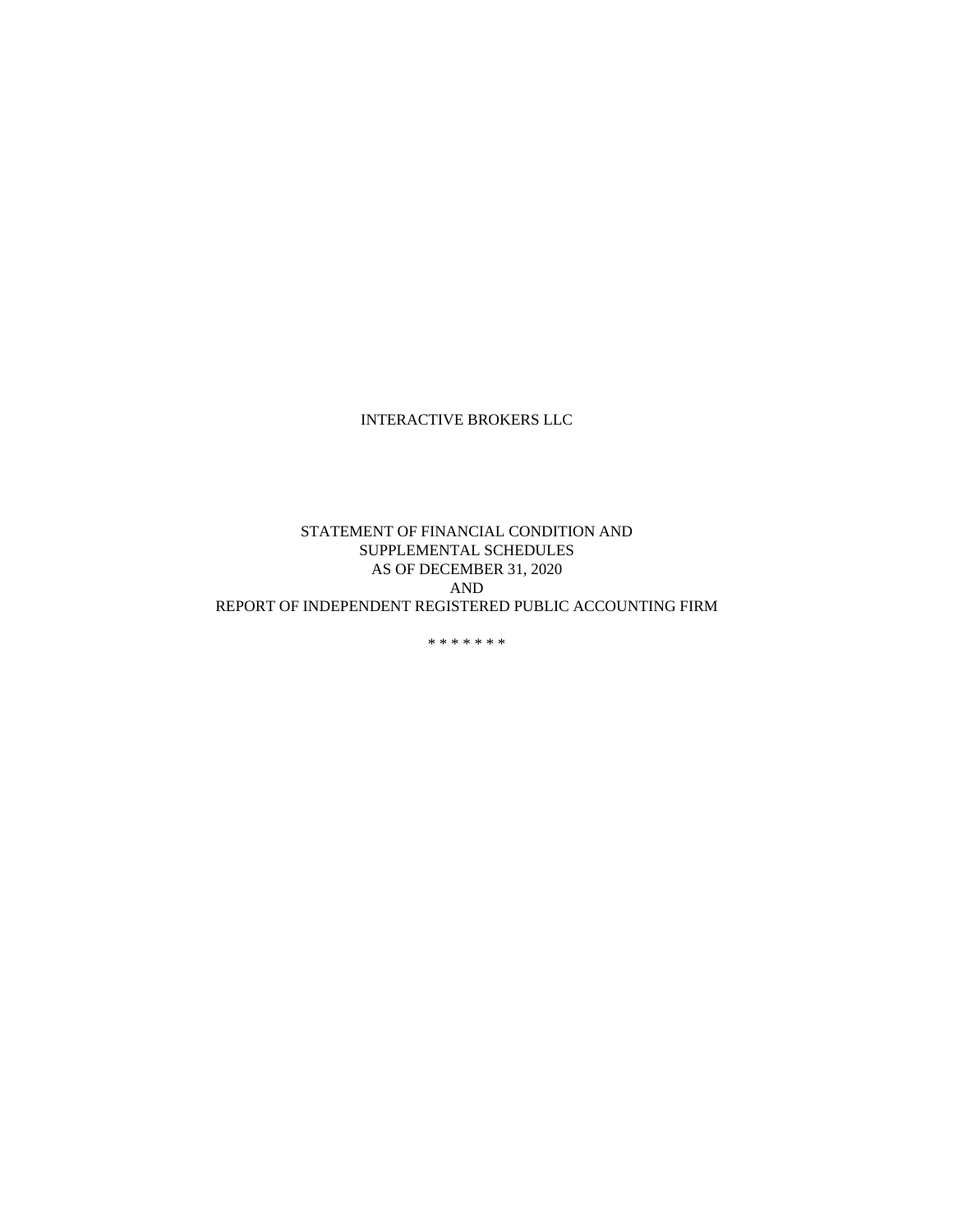# **INTERACTIVE BROKERS LLC**

## **Table of Contents**

| Report of Independent Registered Public Accounting Firm. |           |
|----------------------------------------------------------|-----------|
| Statement of Financial Condition.                        |           |
| Notes to the Statement of Financial Condition.           | $3-21$    |
| Supplemental Schedules.                                  | $22 - 25$ |

A copy of the Company's December 31, 2020 statement of financial condition filed pursuant to Rule 17a-5 under the Securities Exchange Act of 1934 and pursuant to Regulation 1.10 under the Commodity Exchange Act is available for examination at our principal office at 1 Pickwick Plaza, Greenwich, CT 06830, the Boston Regional Office of the Securities and Exchange Commission and the New York Regional Office of the Commodity Futures Trading Commission.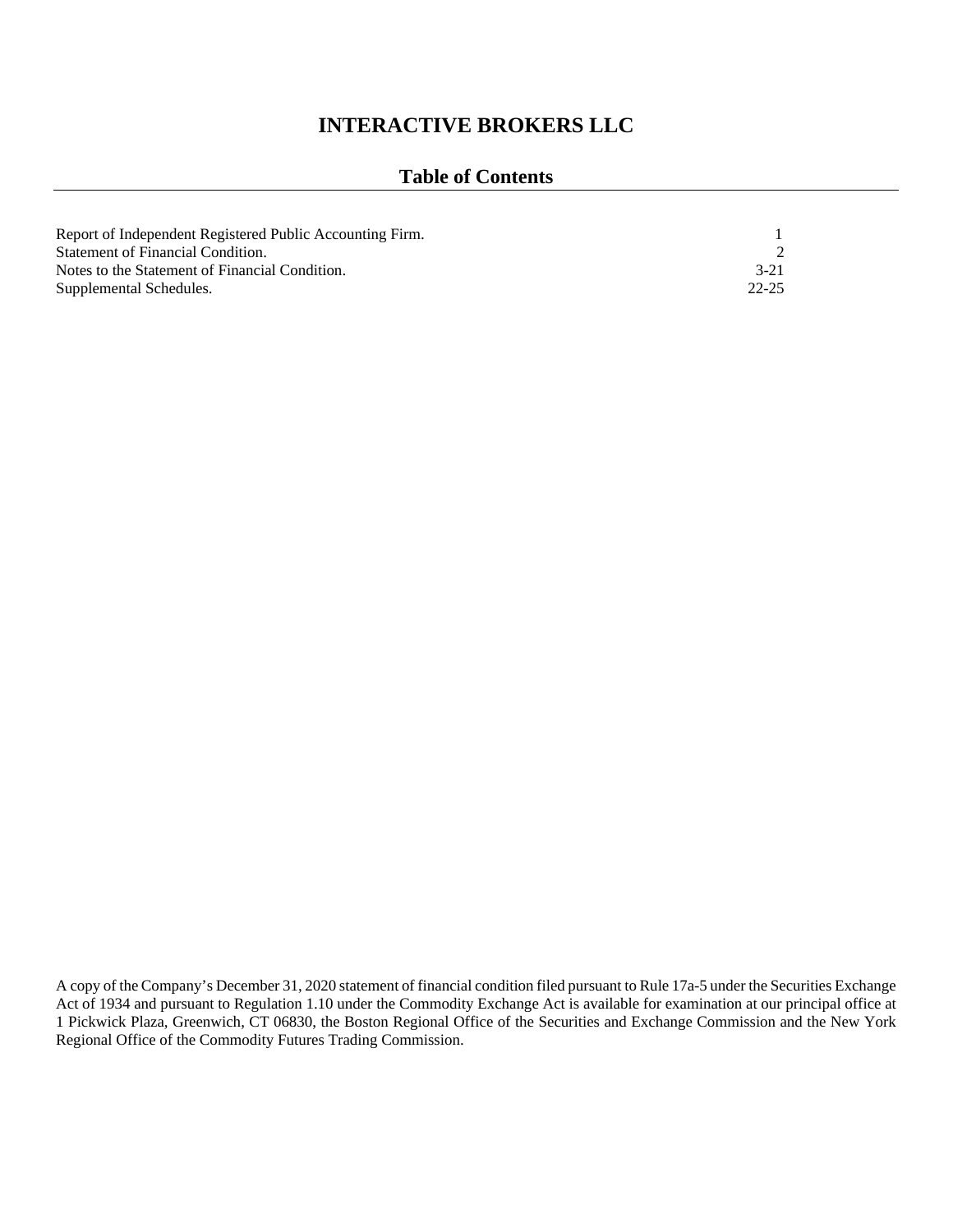# **Deloitte.**

**Deloitte & Touche LLP** 30 Rockefeller Plaza New York, NY 10112 USA

**REPORT OF INDEPENDENT REGISTERED PUBLIC ACCOUNTING FIRM** 

Tel.: +1 212 492 4000 Fax: +1 212 489 1687 www.deloitte.com

To the Directors and the Members of Interactive Brokers LLC Greenwich, CT

#### **Opinion on the Financial Statement**

We have audited the accompanying statement of financial condition of Interactive Brokers LLC (the "Company") as of December 31, 2020 and the related notes (collectively referred to as the "financial statement"). In our opinion, the financial statement presents fairly, in all material respects, the financial position of the Company as of December 31, 2020, in conformity with accounting principles generally accepted in the United States of America.

## **Basis for Opinion**

The financial statement is the responsibility of the Company's management. Our responsibility is to express an opinion on this financial statement based on our audit. We are a public accounting firm registered with the Public Company Accounting Oversight Board (United States) (PCAOB), and are required to be independent with respect to the Company in accordance with the U.S. federal securities laws and the applicable rules and regulations of the Securities and Exchange Commission and the PCAOB.

We conducted our audit in accordance with the standards of the PCAOB. Those standards require that we plan and perform the audit to obtain reasonable assurance about whether the financial statement is free of material misstatement, whether due to error or fraud.

Our audit included performing procedures to assess the risks of material misstatement of the financial statement, whether due to error or fraud, and performing procedures that respond to those risks. Such procedures included examining, on a test basis, evidence regarding the amounts and disclosures in the financial statement. Our audit also included evaluating the accounting principles used and significant estimates made by management, as well as evaluating the overall presentation of the financial statement. We believe that our audit of the financial statement provides a reasonable basis for our opinion.

## **Report on Supplemental Schedules**

The supplemental schedules on pages 22-25 have been subjected to audit procedures performed in conjunction with the audit of the Company's statement of financial condition. The supplemental schedules are the responsibility of the Company's management. Our audit procedures included determining whether the supplemental schedules reconcile to the financial statement or the underlying accounting and other records, as applicable, and performing procedures to test the completeness and accuracy of the information presented in the supplemental schedules. In forming our opinion on the supplemental schedules, we evaluated whether the supplemental schedules, including their form and content, are presented in compliance with Regulation 1.16 under the Commodity Exchange Act. In our opinion, such schedules are fairly stated, in all material respects, in relation to the statement of financial condition as a whole.

Deloitte & Touche LLP

February 26, 2021

We have served as the Company's auditor since 1994.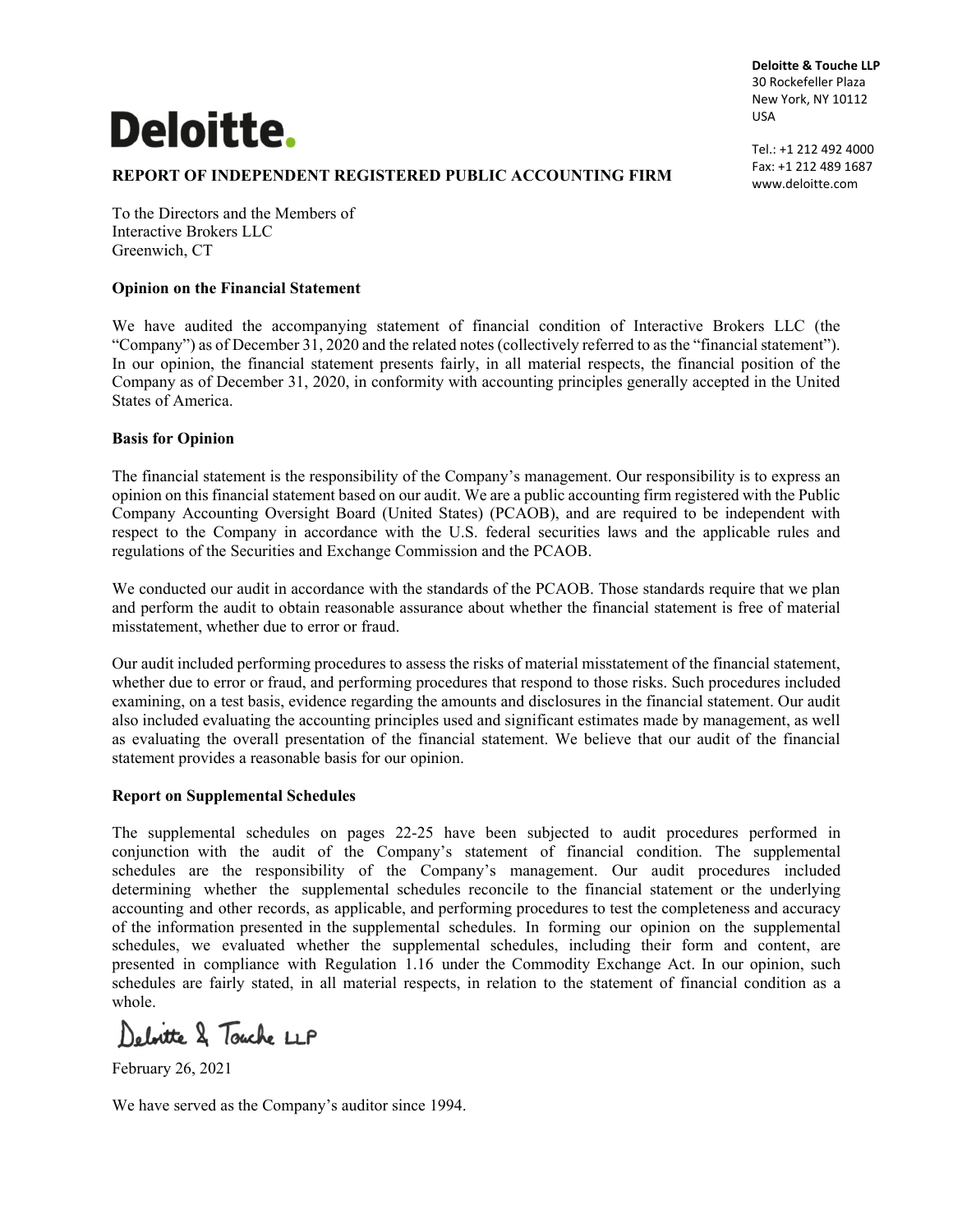## **Interactive Brokers LLC Statement of Financial Condition** As of December 31, 2020

*(Dollars in millions)*

| <b>Assets</b>                                                    |              |
|------------------------------------------------------------------|--------------|
| Cash and cash equivalents                                        | \$<br>2,638  |
| Cash - segregated for regulatory purposes                        | 3,330        |
| Securities - segregated for regulatory purposes                  | 27,821       |
| Securities borrowed                                              | 4,383        |
| Securities purchased under agreements to resell                  | 792          |
| Financial instruments owned, at fair value                       | 10           |
| Receivables                                                      |              |
| Customers (net of allowance for credit losses accounts of \$12)  | 37,223       |
| Brokers, dealers and clearing organizations                      | 1,044        |
| <b>Affiliates</b>                                                | 10           |
| Interest                                                         | 95           |
| Total receivables                                                | 38,372       |
| Other assets                                                     | 58           |
| <b>Total assets</b>                                              | \$<br>77,404 |
| Liabilities and members' equity                                  |              |
| Liabilities                                                      |              |
| Short-term borrowings                                            | \$<br>22     |
| Payables to customers                                            | 62,695       |
| Securities loaned                                                | 8,739        |
| Securities sold under agreements to repurchase                   |              |
| Financial instruments sold, but not yet purchased, at fair value | 6            |
| Other payables                                                   |              |
| Brokers, dealers and clearing organizations                      | 119          |
| Accounts payable, accrued expenses and other liabilities         | 53           |
| <b>Affiliates</b>                                                | 115          |
| Interest                                                         | 7            |
| Total other payables                                             | 294          |
| <b>Total liabilities</b>                                         | 71,756       |
| Members' capital                                                 | 5,648        |
| Total liabilities and members' capital                           | \$<br>77,404 |

See accompanying notes to the statement of financial condition.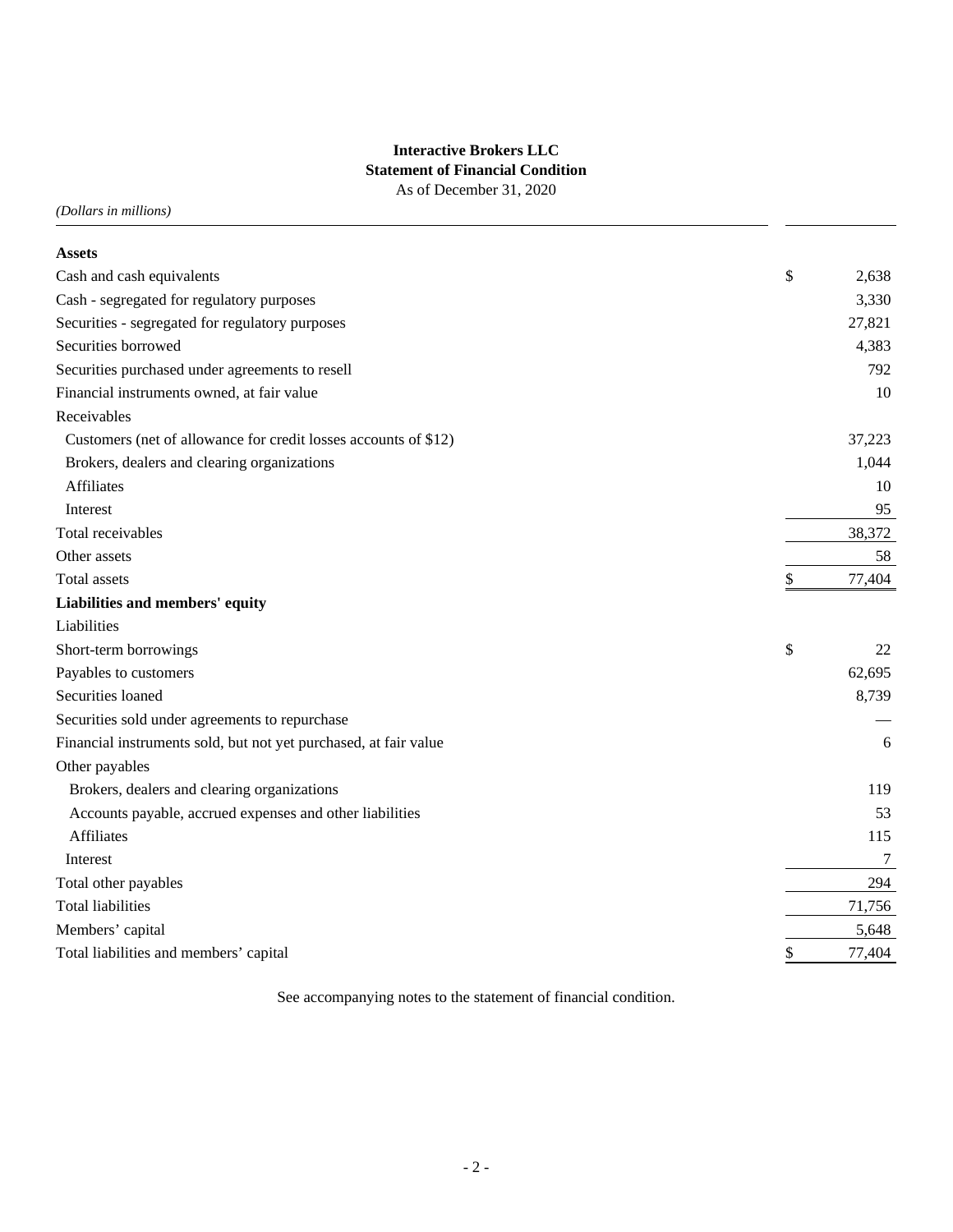*(Dollars in millions, unless otherwise noted)*

#### **1. Organization and Nature of Business**

Interactive Brokers LLC (the "Company"), a Connecticut limited liability company, is a broker-dealer registered under the Securities Exchange Act of 1934 (the "Exchange Act") with the Securities and Exchange Commission ("SEC") and is a member of the Financial Industry Regulatory Authority ("FINRA") and various securities and commodities exchanges. The Company is also a member of the National Futures Association ("NFA") and is registered with Commodity Futures Trading Commission ("CFTC") as a Futures Commission Merchant and a Foreign Exchange Dealer.

The Company executes and clears securities and commodities transactions for customers. Certain transactions are cleared through other clearing brokers. Accordingly, the Company carries securities accounts for customers and is subject to the requirements of Rule 15c3-3 under the Exchange Act (the "Customer Protection Rule") pertaining to the possession or control of customer-owned assets and reserve requirements. The Company carries customer commodities accounts and is subject to the segregation requirements of the Commodity Exchange Act. The Company is also subject to the requirements of Rule 15c3-1 under the Exchange Act (the "Uniform Net Capital Rule") and the CFTC's minimum financial requirements (Regulations 1.17 and 5.7).

The Company is 99.9% owned by IBG LLC (the "Parent"), a Connecticut limited liability company. The Company has several affiliates which are also majority owned by the Parent (see Note 13). The Parent and its subsidiaries, including the Company, are consolidated by Interactive Brokers Group, Inc. ("IBG, Inc."), a publicly traded U.S. corporation.

#### **2. Significant Accounting Policies**

#### *Basis of Presentation*

This statement of financial condition is presented in U.S. dollars and has been prepared in accordance with accounting principles generally accepted in the U.S. ("U.S. GAAP").

In March 2020, the World Health Organization recognized the outbreak of the Coronavirus Disease 2019 ("COVID-19") caused by a novel strain of the coronavirus as a pandemic. The pandemic affects all countries in which we operate. The response of governments and societies to the COVID-19 pandemic, which includes temporary closures of certain businesses; social distancing; travel restrictions, "shelter in place" and other governmental regulations; and reduced consumer spending due to job losses, has significantly impacted volatility in the financial, commodities and energy markets, and general economic conditions.

The effects of the COVID-19 pandemic on the Company's statement of financial condition for 2020 were not significant.

The impact of the COVID-19 pandemic on the Company's future financial results could be significant but currently cannot be quantified, as it will depend on numerous evolving factors that currently cannot be accurately predicted, including, but not limited to, the duration and spread of the pandemic; its impact on our customers, employees and vendors; governmental actions in response to the pandemic; and the overall impact of the pandemic in the economy and society; among other factors. Any of these events could have significant accounting and financial reporting implications (i.e., reassessing accounting estimates related to credit losses and contingency reserves). The Company has reviewed its assumptions related to the above estimates and have not made any adjustments.

#### *Use of Estimates*

The preparation of the statement of financial condition in conformity with U.S. GAAP requires management to make estimates and assumptions that affect the reported amounts and disclosures in the statement of financial condition and accompanying notes. These estimates and assumptions are based on judgment and the best available information at the time. Therefore, actual results could differ materially from those estimates. Such estimates include the allowance for credit losses, compensation accruals, and contingency reserves.

#### *Fair Value*

Substantially all of the Company's assets and liabilities, including financial instruments are carried at fair value based on published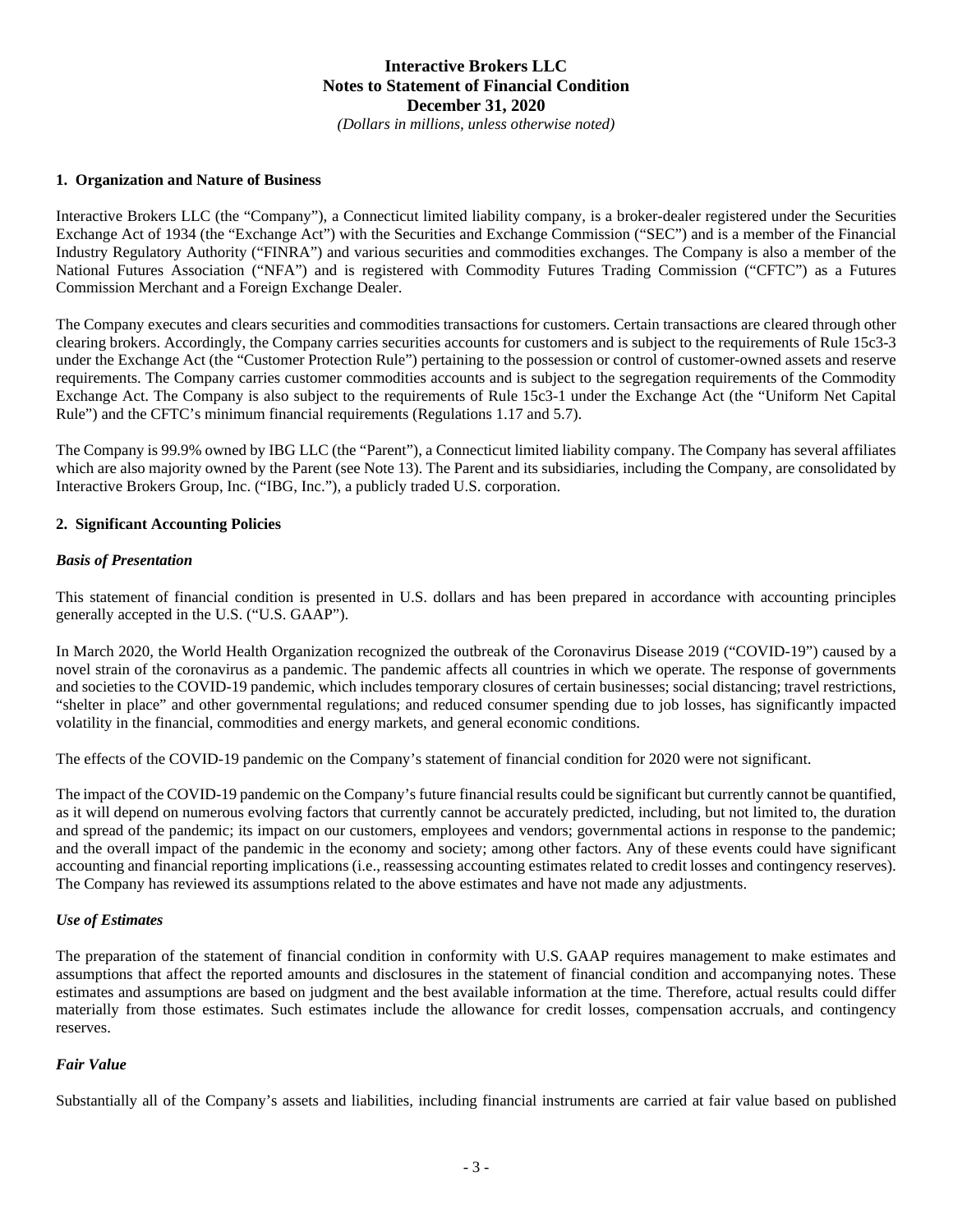*(Dollars in millions, unless otherwise noted)*

market prices and are marked to market, or are assets and liabilities which are short-term in nature and are carried at amounts that approximate fair value.

The Company applies the fair value hierarchy in accordance with FASB ASC Topic 820, "Fair Value Measurement" ("ASC Topic 820"), to prioritize the inputs to valuation techniques used to measure fair value. The hierarchy gives the highest priority to unadjusted quoted prices in active markets for identical assets and liabilities and the lowest priority to unobservable inputs. The three levels of the fair value hierarchy are:

- Level 1 Unadjusted quoted prices in active markets that are accessible at the measurement date for identical, unrestricted assets or liabilities.
- Level 2 Quoted prices for similar assets in an active market, quoted prices in markets that are not considered to be active or financial instruments for which all significant inputs are observable, either directly or indirectly.
- Level 3 Prices or valuations that require inputs that are both significant to fair value measurement and unobservable.

Financial instruments owned, at fair value and financial instruments sold, but not yet purchased, at fair value are generally classified as Level 1 of the fair value hierarchy. The Company's Level 1 financial instruments, which are valued using quoted market prices as published by exchanges and clearing houses or otherwise broadly distributed in active markets, include listed stocks, options and U.S. government securities which are included in securities – segregated for regulatory purposes and in financial instruments owned in the statement of financial condition.

Currency forward contracts are valued using broadly distributed bank and broker prices, and are classified as Level 2 of the fair value hierarchy since inputs to their valuation can be generally corroborated by market data. Other securities that are not traded in active markets are also classified as Level 2 of the fair value hierarchy. Level 3 financial instruments are comprised of securities that have been delisted or otherwise are no longer tradable in active markets and have been valued by the Company based on internal estimates.

#### *Current Expected Credit Losses*

On January 1, 2020, the Company adopted FASB ASC Topic 326 – "Financial Instruments – Credit Losses" ("ASC Topic 326") which replaces the incurred loss methodology with the current expected credit loss ("CECL") methodology. The new guidance applies to financial assets measured at amortized cost, held-to-maturity debt securities and off-balance sheet credit exposures. For on-balance sheet assets, an allowance must be recognized at the origination or purchase of in-scope assets and represents the expected credit losses over the contractual life of those assets. Expected credit losses on off-balance sheet credit exposures must be estimated over the contractual period the Company is exposed to credit risk as a result of a present obligation to extend credit.

The Company adopted ASC Topic 326 using the modified retrospective approach for all in-scope assets, which did not result in an adjustment to the opening balance in retained earnings. Results for reporting periods beginning after January 1, 2020 are presented under ASC Topic 326 while prior periods continue to be reported in accordance with previously applicable U.S. GAAP. The impact to the current period is not material since the Company's in-scope assets are primarily subject to collateral maintenance provisions for which the Company elected to apply the practical expedient of reporting the difference between the fair value of collateral and the amortized cost for the in-scope assets as the allowance for current expected credit losses.

#### *Cash and Cash Equivalents*

Cash and cash equivalents consist of deposits with banks and all highly liquid investments, with maturities of three months or less, that are not segregated and deposited for regulatory purposes or to meet margin requirements at clearing houses and clearing banks.

#### *Cash and Securities - Segregated for Regulatory Purposes*

As a result of customer activities, the Company is obligated by rules mandated by its primary regulator to segregate or set aside cash or qualified securities to satisfy such regulations, which have been promulgated to protect customer assets. Restricted cash represents cash and cash equivalents that are subject to withdrawal or usage restrictions. Cash segregated for regulatory purposes meets the definition of restricted cash.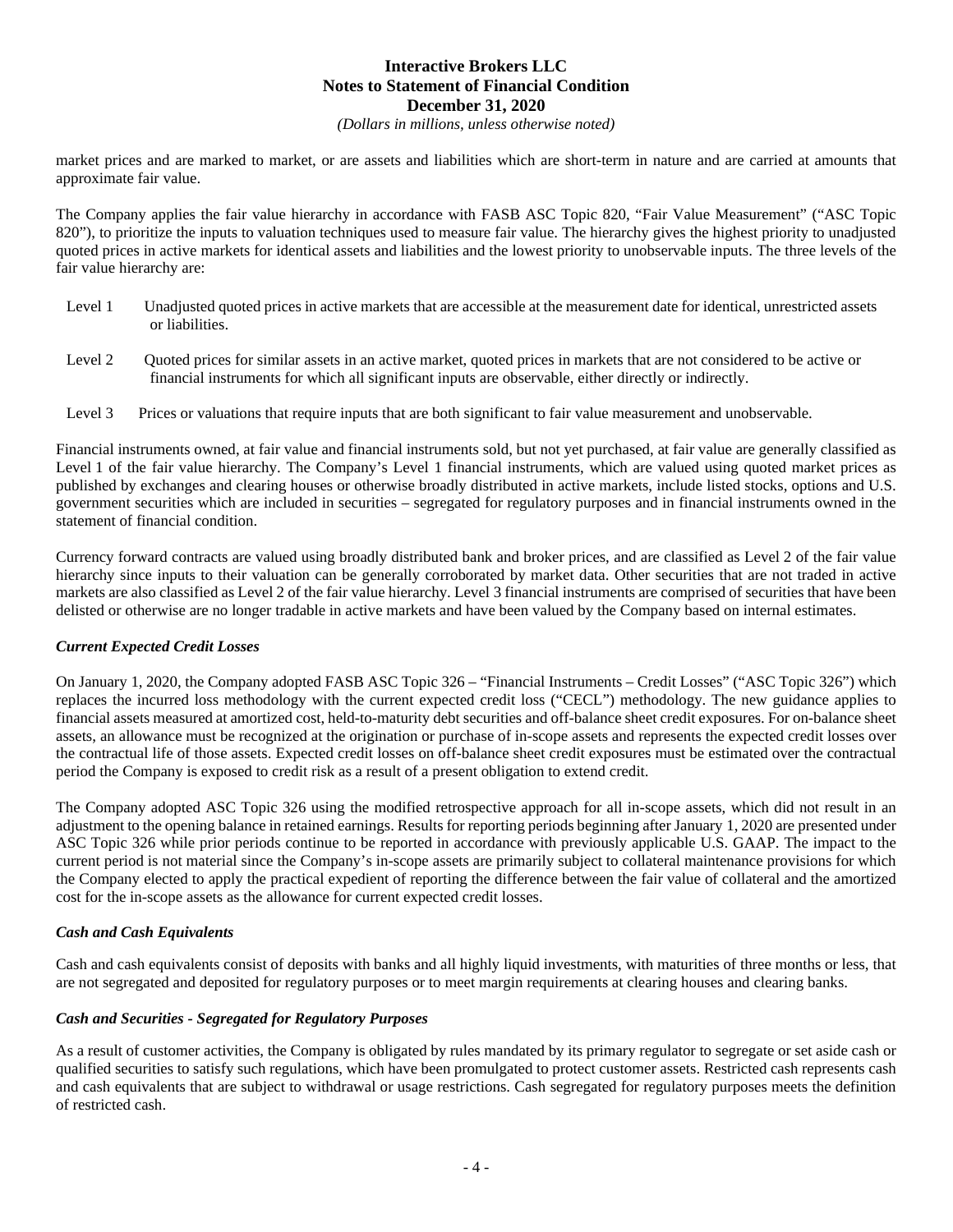*(Dollars in millions, unless otherwise noted)*

At December 31, 2020, securities segregated for regulatory purposes consisted of U.S. government securities of \$4.7 billion and securities purchased under agreements to resell of \$23.1 billion, which amounts approximate fair value.

#### *Securities Borrowed and Securities Loaned*

Securities borrowed and securities loaned are recorded at the amount of the cash collateral advanced or received. Securities borrowed transactions require the Company to provide counterparties with collateral, which may be in the form of cash or other securities. With respect to securities loaned, the Company receives collateral, which may be in the form of cash or other securities in an amount generally in excess of the fair value of the securities loaned. The Company monitors the market value of securities borrowed and loaned on a daily basis, with additional collateral obtained or refunded as permitted contractually. The Company's policy is to net, in the statement of financial condition, securities borrowed and securities loaned entered into with the same counterparty that meet the offsetting requirements prescribed in FASB ASC Topic 210-20, "Balance Sheet – Offsetting" ("ASC Topic 210-20").

#### *Securities Purchased Under Agreements to Resell and Securities Sold Under Agreements to Repurchase*

Securities purchased under agreements to resell and securities sold under agreements to repurchase, which are reported as collateralized financing transactions, are recorded at contract value, which approximates fair value. To ensure that the fair value of the underlying collateral remains sufficient, the collateral is valued daily with additional collateral obtained or excess collateral returned, as permitted under contractual provisions. It is the Company's policy to net, in the statement of financial condition, securities purchased under agreements to resell transactions and securities sold under agreements to repurchase transactions entered into with the same counterparty that meet the offsetting requirements prescribed in ASC Topic 210-20.

#### *Financial Instruments Owned and Financial Instruments Sold, But Not Yet Purchased, at Fair Value*

Financial instrument transactions are accounted for on a trade date basis. Financial instruments owned and financial instruments sold, but not yet purchased are stated at fair value based upon quoted market prices, or if not available, are valued by the Company based on internal estimates (see *Fair Value* above). The Company's financial instruments pledged to counterparties where the counterparty has the right, by contract or custom, to sell or repledge the financial instruments are reported as financial instruments owned and pledged as collateral in the statement of financial condition.

The Company also enters into currency forward contracts. These transactions, which are also accounted for on a trade date basis, are agreements to exchange a fixed amount of one currency for a specified amount of a second currency at completion of the currency forward contract term. Unrealized mark to market gains and losses on currency forward contracts are included in financial instruments owned, at fair value or financial instruments sold, but not yet purchased, at fair value in the statement of financial condition.

#### *Currency Spot and Forward Contracts*

The Company enters into currency swap contracts for customer funds denominated in foreign currencies to obtain U.S. dollars, with a locked-in rate of return, for the purpose of making bank deposits denominated in U.S. dollars to satisfy regulatory segregation requirements and on behalf of its affiliates. A currency swap contract is an agreement to exchange a fixed amount of one currency for a specified amount of a second currency at the outset and exchange back a specified amount at completion of the swap term (i.e., the forward contract). Interest rate differences, between currencies, are captured in the contractual swap rates. The Company also executes currency spot contracts on behalf of its customers and affiliates. These currency spot and forward transactions are recorded on a trade date basis at fair value based on distributed bank and broker prices. Included in receivables from and payables to brokers, dealers and clearing organizations are \$15 and \$7, respectively, which represent unsettled amounts of currency spot and forward contracts at December 31, 2020.

## *Customer Receivables and Payables*

Customer securities transactions are recorded on a settlement date basis and customer commodities transactions are recorded on a trade date basis. Receivables from and payables to customers include amounts due on cash and margin transactions, including futures contracts transacted on behalf of customers. Securities owned by customers, including those that collateralize margin loans or other similar transactions, are not reported in the statement of financial condition.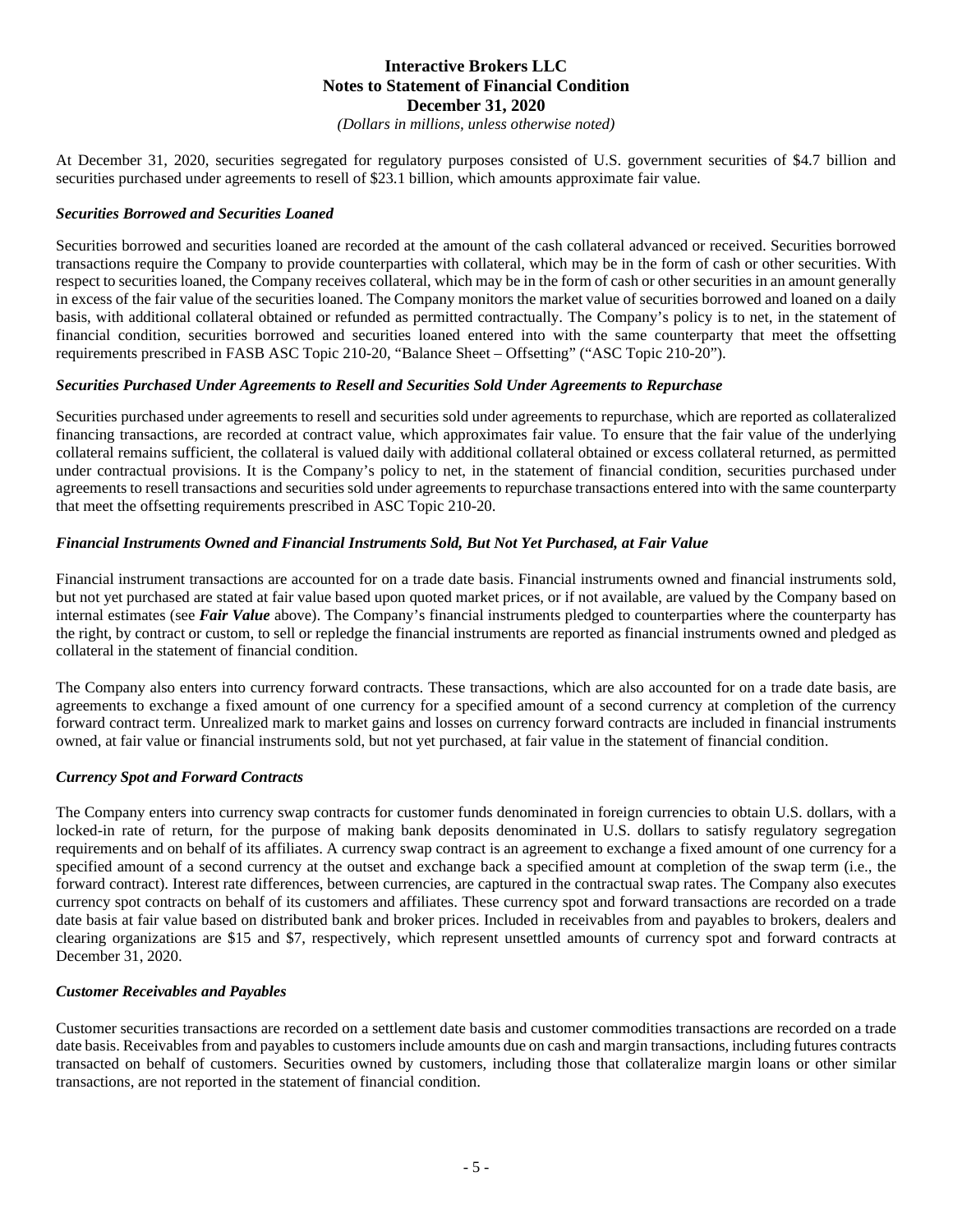*(Dollars in millions, unless otherwise noted)*

Receivables from institutional non-cleared customers and payables for execution and clearing fees are included in other assets and accounts payable, accrued expenses and other liabilities, respectively, in the statement of financial condition.

#### *Receivables from and Payables to Brokers, Dealers and Clearing Organizations*

Receivables from and payables to brokers, dealers and clearing organizations include net receivables and payables from unsettled trades, including amounts related to futures and options on futures contracts executed on behalf of customers, amounts receivable for securities not delivered by the Company to the purchaser by the settlement date ("fails to deliver") and cash deposits. Payables to brokers, dealers and clearing organizations also include amounts payable for securities not received by the Company from a seller by the settlement date ("fails to receive").

#### *Interest*

Interest is accrued on customer margin balances, securities borrowed and securities loaned contract amounts, securities purchased under agreements to resell, securities sold under agreements to repurchase, interest bearing assets and liabilities included in financial instruments owned, at fair value and financial instruments sold, but not yet purchased, at fair value. Interest is included in interest receivable and interest payable in the statement of financial condition.

#### *Property and Equipment*

Property and equipment, which are included in other assets in the statement of financial condition, consist of leasehold improvements, computer equipment, office furniture and equipment.

Property and equipment are recorded at historical cost, less accumulated depreciation and amortization. Additions and improvements that extend the lives of assets are capitalized, while expenditures for repairs and maintenance are expensed as incurred. Depreciation and amortization are computed using the straight-line method. Equipment is depreciated over the estimated useful lives of the assets, while leasehold improvements are amortized over the lesser of the estimated economic useful life of the asset or the term of the lease. Computer equipment is depreciated over three to five years and office furniture and equipment are depreciated over five to seven years. Upon retirement or disposition of property and equipment, the cost and related accumulated depreciation are removed from the statement of financial condition. Fully depreciated (or amortized) assets are retired periodically throughout the year.

#### *Leases*

The Company follows FASB ASC Topic 842, "Leases," ("ASC Topic 842") which requires that a lessee recognize in the statement of financial condition a lease liability and a corresponding right-of-use asset, including for those leases that the Company had classified as operating leases. The right-of-use asset and the lease liability are initially measured using the present value of the remaining lease payments. As permitted under ASC Topic 842, the Company adopted the following practical expedients: (1) not to reassess whether an expired or non-lease contract that commenced before January 1, 2019 contained an embedded lease, (2) not to reassess the classification of existing leases, (3) not to determine whether initial direct costs related to existing leases should be capitalized under ASC Topic 842, and (4) not to separate lease and non-lease components.

The Company reviews all relevant contracts to determine if the contract contains a lease at its inception date. A contract contains a lease if the contract conveys to the company the right to control the use of an underlying asset for a period of time in exchange for consideration. If the Company determines that a contract contains a lease, it recognizes, in the statement of financial condition, a lease liability and a corresponding right-of-use asset on the commencement date of the lease. The lease liability is initially measured at the present value of the future lease payments over the lease term using the rate implicit in the lease or, if not readily determinable, the Company's secured incremental borrowing rate. An operating lease right-of-use asset is initially measured at the value of the lease liability minus any lease incentives and initial direct costs incurred plus any prepaid rent.

The Company's leases are classified as operating leases and consist of real estate leases for office space, data centers and other facilities. Each lease liability is measured using the Company's secured incremental borrowing rate, which is based on an internally developed yield curve using interest rates of third parties' corporate debt issued with a similar risk profile as the Company and a duration similar to the lease term. The Company's leases have remaining terms of one to six years, some of which include options to extend the lease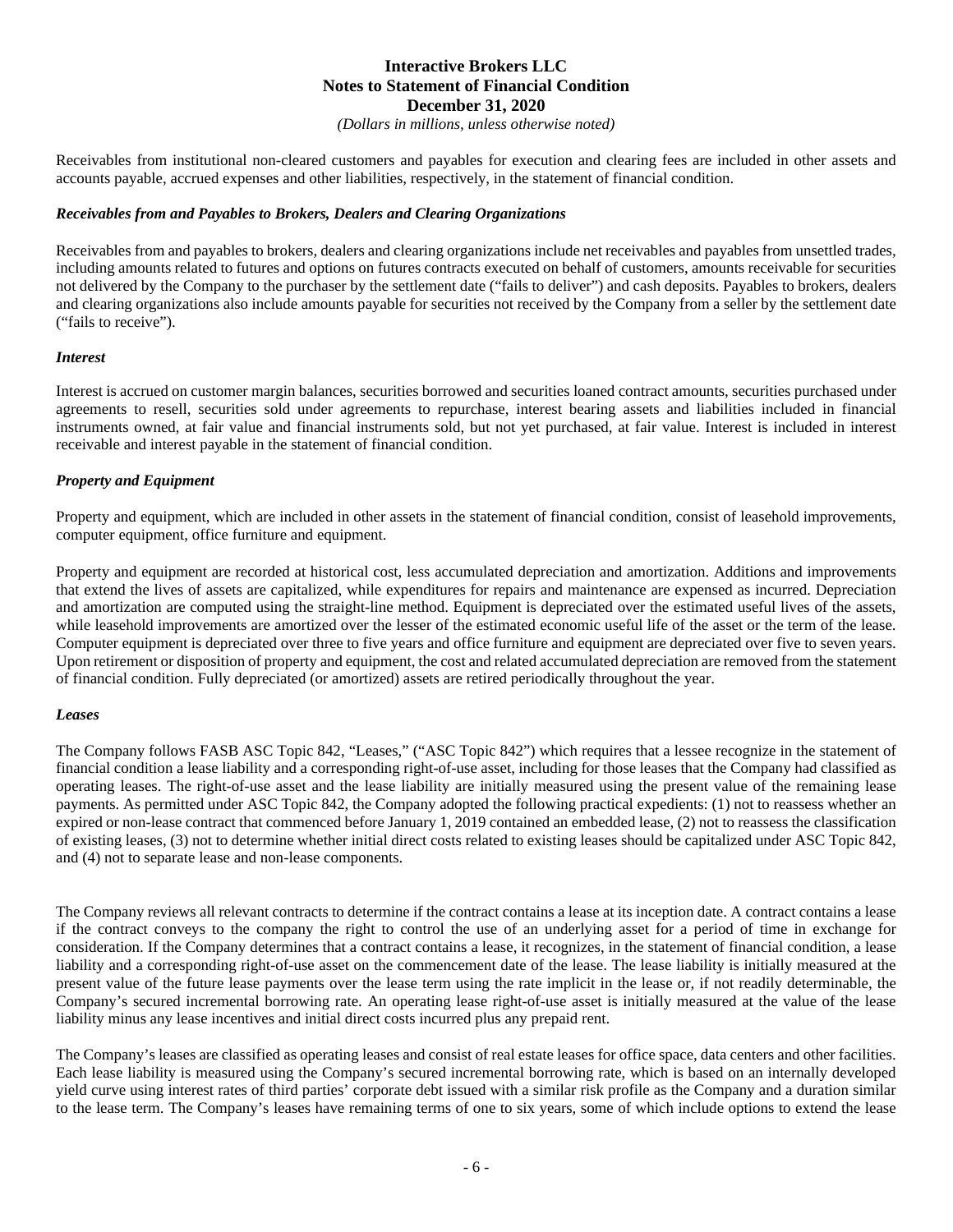*(Dollars in millions, unless otherwise noted)*

term, and some of which include options to terminate the lease upon notice. The Company considers these options when determining the lease term used to calculate the right-of-use asset and the lease liability when the Company is reasonably certain it will exercise such option.

The Company's operating leases contain both lease components and non-lease components. Non-lease components are distinct elements of a contract that are not related to securing the use of the underlying assets, such as common area maintenance and other management costs. The Company elected to measure the lease liability by combining the lease and non-lease components as a single lease component. As such, the Company includes the fixed payments and any payments that depend on a rate or index that relate to the lease and nonlease components in the measurement of the lease liability. Some of the non-lease components are variable in nature and not based on an index or rate, and as a result, are not included in the measurement of the right-of-use asset or lease liability.

#### *Stock-Based Compensation*

The Company follows FASB ASC Topic 718, "Compensation - Stock Compensation" ("ASC Topic 718"), to account for its employees' participation in IBG, Inc.'s stock-based compensation plans. ASC Topic 718 requires all share-based payments to employees to be recognized in the statement of financial condition using a fair value-based method. Grants, which are denominated in U.S. dollars, are communicated to employees in the year of grant, thereby establishing the fair value of each grant.

Awards granted under stock-based compensation plans are subject to the plans' post-employment provisions in the event an employee ceases employment with the Company. The plans provide that employees who discontinue employment with the Company without cause and continue to meet the terms of the plans' post-employment provisions will be eligible to earn 50% of previously granted but not yet earned awards, unless the employee is over the age of 59, in which case the employee would be eligible to receive 100% of previously granted but not yet earned awards.

#### *Income Taxes*

The Company accounts for income taxes in accordance with FASB ASC Topic 740, "Income Taxes" ("ASC Topic 740"). The deferred tax assets and liabilities, and reserves for unrecognized tax benefits are based on enacted tax laws and reflect management's best assessment of estimated future taxes to be paid. Determining income tax requires significant judgment and estimates.

The Company records tax liabilities in accordance with ASC Topic 740 and adjusts these liabilities when management's judgment changes as a result of the evaluation of new information not previously available. Because of the complexity of some of these uncertainties, the ultimate resolution may result in payments that are different from the current estimates of these tax liabilities.

The Company operates in the U.S. as a limited liability company that is treated as a partnership for U.S. federal income tax purposes. Accordingly, the Company's income is not subject to U.S. federal income taxes. Taxes related to income earned by partnerships represent obligations of the individual partners.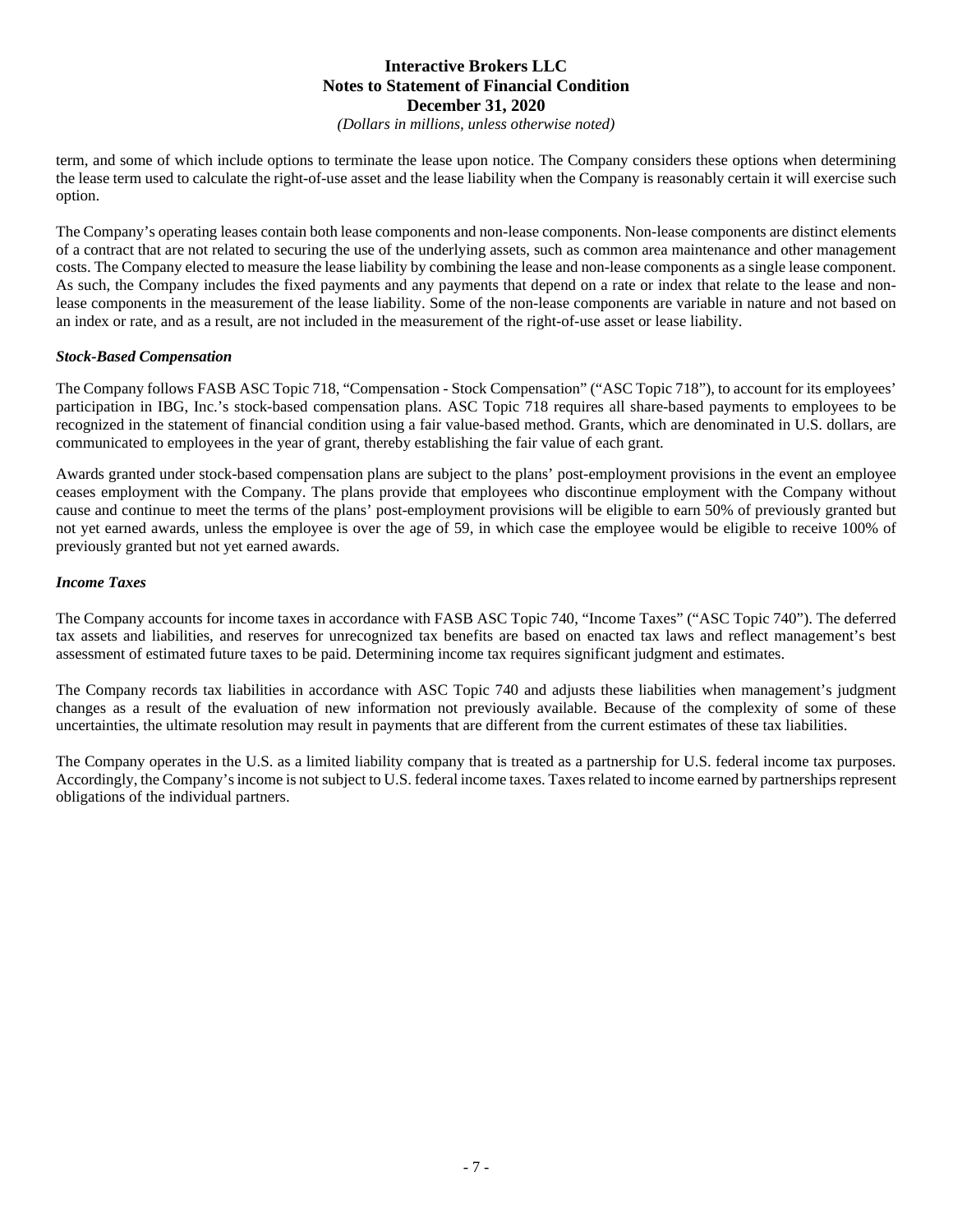*(Dollars in millions, unless otherwise noted)*

| <b>Standard</b>                                                          | <b>Summary of guidance</b>                                                                                                                                                                                                                                                                                                                                                                                                                                              | <b>Effect on statement of financial</b><br>condition                                                                                                                                                                                                                                                 |
|--------------------------------------------------------------------------|-------------------------------------------------------------------------------------------------------------------------------------------------------------------------------------------------------------------------------------------------------------------------------------------------------------------------------------------------------------------------------------------------------------------------------------------------------------------------|------------------------------------------------------------------------------------------------------------------------------------------------------------------------------------------------------------------------------------------------------------------------------------------------------|
| Financial instruments - credit<br>losses (Topic 326)<br>Issued June 2016 | • Replaces the current incurred loss impairment<br>guidance and establishes a single allowance<br>framework for financial assets carried at amortized<br>cost.<br>• The allowance shall reflect managements' estimate of<br>credit losses over the life of the asset taking future<br>economic changes into consideration.<br>• As of the beginning of the reporting period of<br>adoption, a cumulative-effect adjustment to retained<br>earnings shall be recognized. | • Adopted January 1, 2020.<br>• The changes did not have a<br>material impact on the Company's<br>statement of financial condition.<br>The Company elected the practical<br>expedient relating to financial<br>assets subject to collateral<br>maintenance provisions.                               |
| Fair Value Measurement (Topic<br>820)<br><b>Issued August 2018</b>       | $\bullet$ Eliminates the requirement to disclose: (a) the amount<br>and reasons for transfers between Level 1 and Level 2<br>of the fair value hierarchy; (b) an entity's policy for<br>timing of transfers between levels; (c) and an entity's<br>valuation processes for Level 3 fair value<br>measurements.                                                                                                                                                          | • Adopted January 1, 2020.<br>• Changes relating to Level 3 fair<br>value measurements were applied<br>prospectively. All other changes<br>were applied retrospectively.<br>• The adoption of the changes did not<br>have a material impact on the<br>Company's statement of financial<br>condition. |

## *FASB Standards Adopted During 2020*

## *FASB Standards issued but not adopted as of December 31, 2020*

| <b>Standard</b>             | <b>Summary of guidance</b>                                                                               | <b>Effect on statement of financial</b><br>condition                                                                 |
|-----------------------------|----------------------------------------------------------------------------------------------------------|----------------------------------------------------------------------------------------------------------------------|
| Income Taxes (Topic 740)    | • Simplifies the accounting for income taxes by<br>removing certain exceptions to the general principles | • Effective date: January 1, 2021.<br>Early adoption is permitted.                                                   |
| <i>Issued December 2019</i> | in Topic 740.                                                                                            | • The changes are not expected to<br>have a material impact on the<br>Company's statement of financial<br>condition. |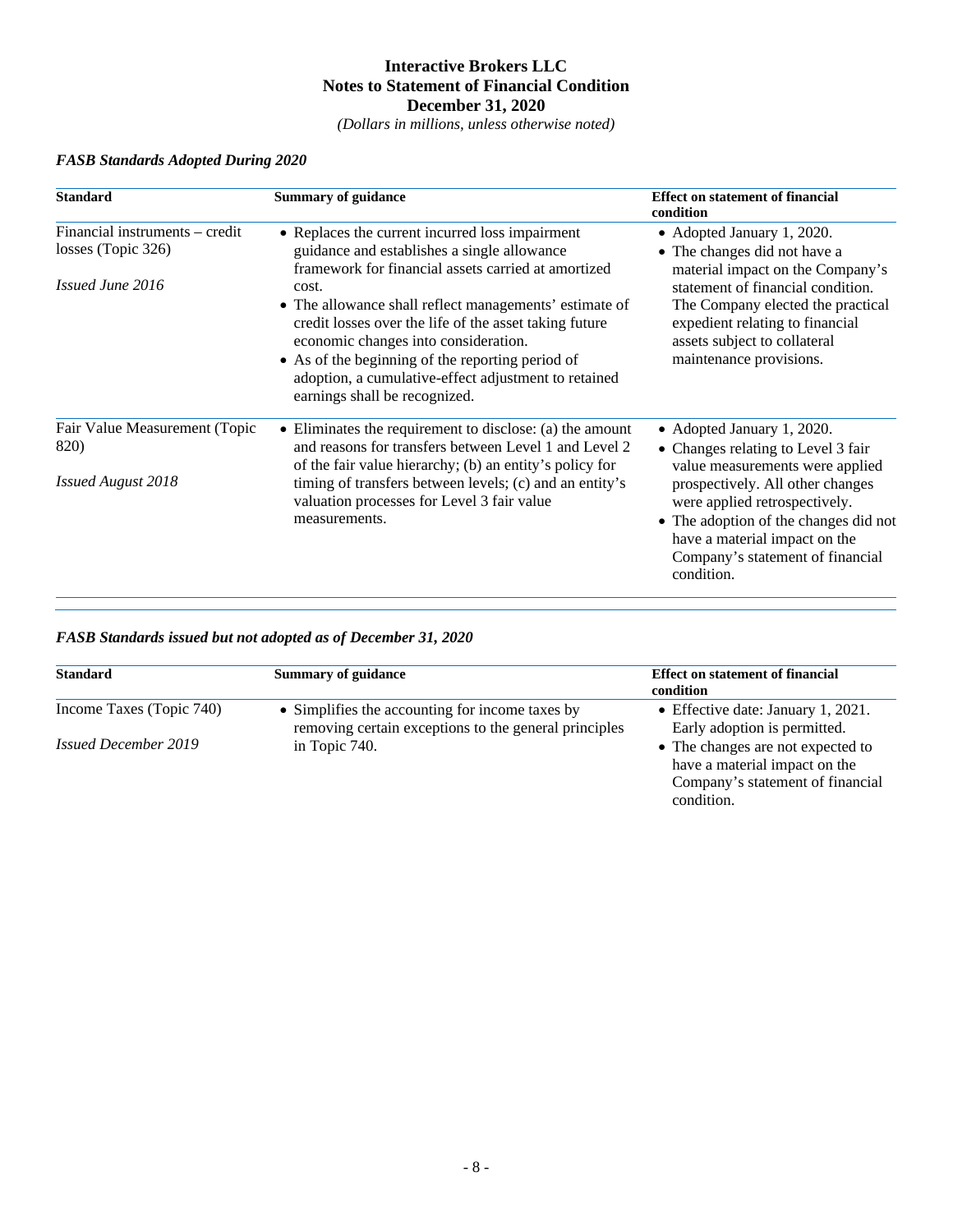*(Dollars in millions, unless otherwise noted)*

#### **3. Trading Activities and Related Risks**

The Company's trading activities are comprised of providing securities brokerage services. Trading activities expose the Company to market and credit risks. These risks are managed in accordance with established risk management policies and procedures. To accomplish this, management has established a risk management process that includes:

- a regular review of the risk management process by executive management as part of its oversight role;
- defined risk management policies and procedures supported by a rigorous analytic framework; and
- articulated risk tolerance levels as defined by executive management that are regularly reviewed to ensure that the Company's risk-taking is consistent with its business strategy, its capital structure, and current and anticipated market conditions.

#### *Market Risk*

The Company is exposed to various market risks. Exposures to market risks arise from foreign currency exchange rate fluctuations and changes in interest rates. The following discussion describes the types of market risk faced:

#### *Currency Risk*

Currency risk arises from the possibility that fluctuations in foreign exchange rates will impact the value of financial instruments. The Company manages this risk using spot (i.e., cash) currency transactions and currency forward contracts.

#### *Interest Rate Risk*

Interest rate risk arises from the possibility that changes in interest rates will affect the value of financial instruments. The Company is exposed to interest rate risk on cash and margin balances and fixed income securities. These risks are managed through investment policies and by entering into interest rate futures contracts, as needed.

#### *Credit Risk*

The Company is exposed to risk of loss if a customer, counterparty or issuer fails to perform its obligations under contractual terms ("default risk"). Both cash instruments and derivatives expose the Company to default risk. The Company has established policies and procedures for mitigating credit risk on principal transactions, including reviewing and establishing limits for credit exposure, maintaining collateral, and continually assessing the creditworthiness of counterparties.

The Company's credit risk is limited as contracts entered into are settled directly at securities and commodities clearing houses or are settled through member firms and banks with substantial financial and operational resources. Over-the-counter transactions, such as securities lending, are marked to market daily and are conducted with counterparties that have undergone a thorough credit review. The Company seeks to control the risks associated with its customer margin activities by requiring customers to maintain collateral in compliance with regulatory and internal guidelines.

In the normal course of business, the Company executes, settles, and finances various customer securities transactions. Execution of these transactions includes the purchase and sale of securities which exposes the Company to default risk arising from the potential that customers or counterparties may fail to satisfy their obligations. In these situations, the Company may be required to purchase or sell financial instruments at unfavorable market prices to satisfy obligations to customers or counterparties. Liabilities to other brokers and dealers related to unsettled transactions (i.e., securities fails to receive) are recorded at the amount for which the securities were purchased, and are paid upon receipt of the securities from other brokers or dealers. In the case of aged securities fails to receive, the Company may purchase the underlying security in the market and seek reimbursement for any losses from the counterparty.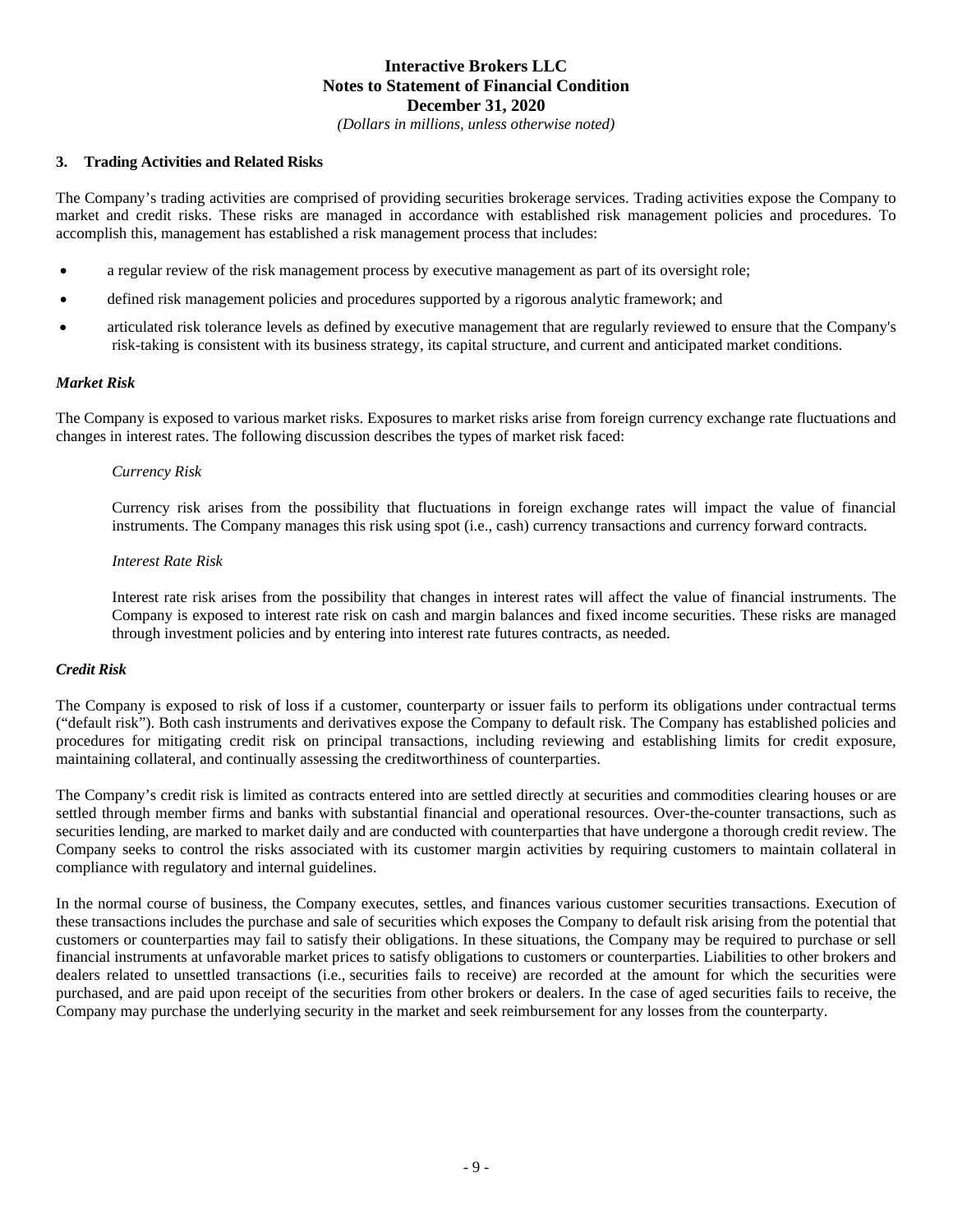*(Dollars in millions, unless otherwise noted)*

For cash management purposes, the Company enters into short-term securities purchased under agreements to resell and securities sold under agreements to repurchase transactions ("repos") in addition to securities borrowing and lending arrangements, all of which may result in credit exposure in the event the counterparty to a transaction is unable to fulfill its contractual obligations. Repos are collateralized by securities with a market value in excess of the obligation under the contract. Similarly, securities lending agreements are collateralized by deposits of cash or securities. The Company attempts to minimize credit risk associated with these activities by monitoring collateral values on a daily basis and requiring additional collateral to be deposited with or returned to the Company as permitted under contractual provisions.

#### *Concentrations of Credit Risk*

The Company's exposure to credit risk associated with its brokerage and other activities is measured on an individual counterparty basis, as well as by groups of counterparties that share similar attributes. Concentrations of credit risk can be affected by changes in political, industry or economic factors. To reduce the potential for risk concentration, credit limits are established and exposure is monitored in light of changing counterparty and market conditions. As of December 31, 2020, the Company did not have any material concentrations of credit risk outside the ordinary course of business.

#### *Off-Balance Sheet Risks*

The Company may be exposed to a risk of loss not reflected in the statement of financial condition to settle futures and certain over-the-counter contracts at contracted prices, which may require repurchase or sale of the underlying products in the market at prevailing prices. Accordingly, these transactions result in off-balance sheet risk as the Company's cost to liquidate such contracts may exceed the amounts reported in the Company's statement of financial condition.

#### **4. Financial Assets and Financial Liabilities**

#### *Financial Assets and Liabilities Measured at Fair Value on a Recurring Basis*

The tables below present, by level within the fair value hierarchy (see Note 2), financial assets and liabilities, measured at fair value on a recurring basis as of the period indicated. As required by ASC Topic 820, financial assets and financial liabilities are classified in their entirety based on the lowest level of input that is significant to the respective fair value measurement.

|                                                                  | Financial Assets at Fair Value as of December 31, 2020 |                                                             |               |               |          |         |    |              |
|------------------------------------------------------------------|--------------------------------------------------------|-------------------------------------------------------------|---------------|---------------|----------|---------|----|--------------|
|                                                                  |                                                        | Level 1                                                     |               | Level 2       |          | Level 3 |    | <b>Total</b> |
|                                                                  |                                                        |                                                             |               | (in millions) |          |         |    |              |
| Securities segregated for regulatory purposes                    |                                                        | 4,750                                                       | <sup>\$</sup> |               |          |         | \$ | 4,750        |
| Financial instruments owned, at fair value                       |                                                        |                                                             |               |               |          |         |    |              |
| Currency forward contracts                                       |                                                        |                                                             |               | 10            |          |         |    | 10           |
|                                                                  |                                                        | 4,750                                                       |               | 10            |          |         |    | 4,760        |
|                                                                  |                                                        | Financial Liabilities at Fair Value as of December 31, 2020 |               |               |          |         |    |              |
|                                                                  |                                                        | Level 1                                                     |               | Level 2       |          | Level 3 |    | <b>Total</b> |
|                                                                  |                                                        |                                                             |               | (in millions) |          |         |    |              |
| Financial instruments sold, but not yet purchased, at fair value |                                                        |                                                             |               |               |          |         |    |              |
| Currency forward contracts                                       | ъ                                                      |                                                             |               | 6             | <b>S</b> |         |    | 6            |
|                                                                  |                                                        |                                                             |               | 6             |          |         |    | 6            |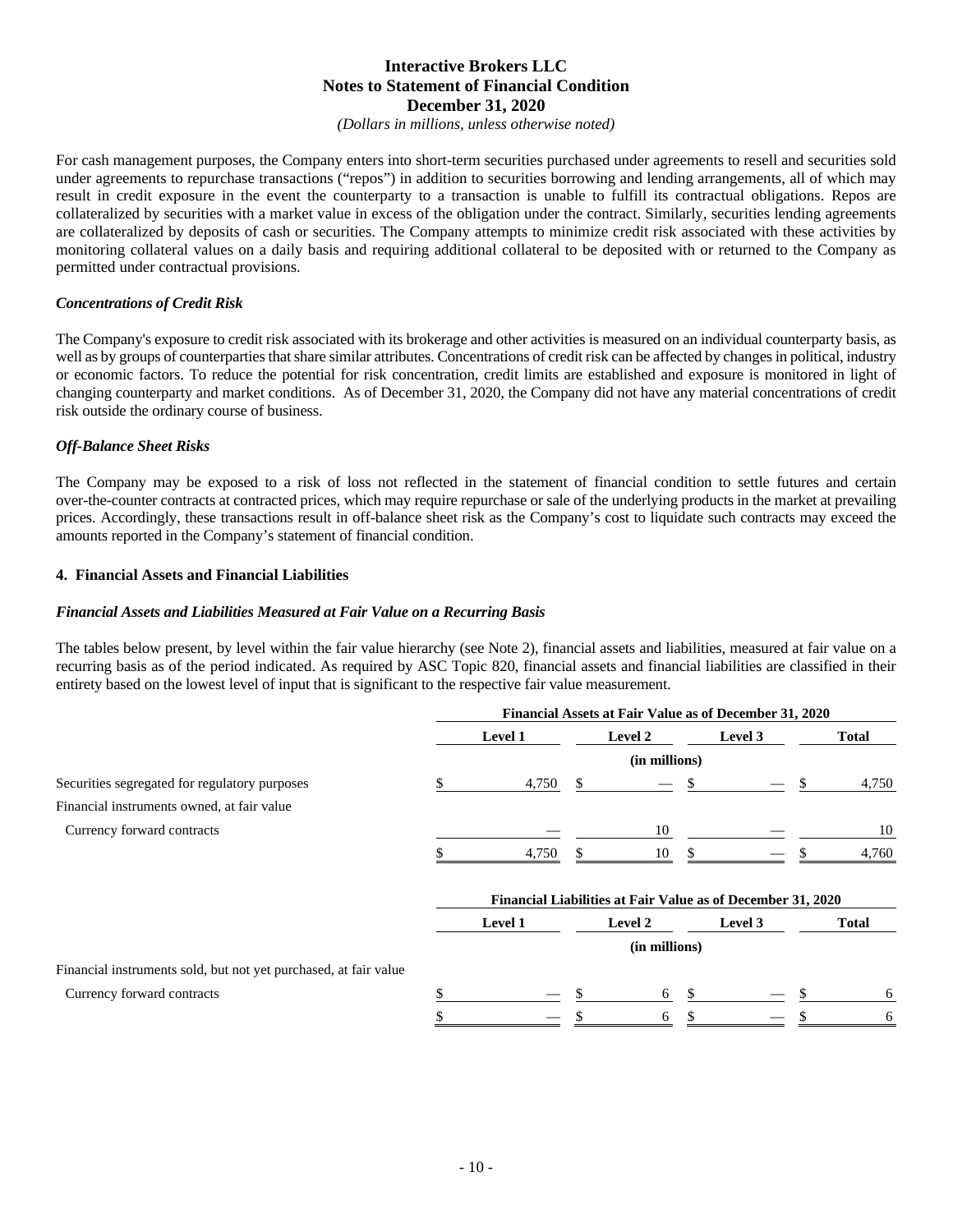*(Dollars in millions, unless otherwise noted)*

#### *Financial Assets and Liabilities Not Measured at Fair Value*

The table below represents the carrying value, fair value and fair value hierarchy category of certain financial assets and liabilities that are not recorded at fair value in the Company's statement of financial condition as of the period indicated. The table below excludes all non-financial assets and liabilities.

|                                                              | <b>December 31, 2020</b> |                          |     |                   |               |                          |               |         |      |         |
|--------------------------------------------------------------|--------------------------|--------------------------|-----|-------------------|---------------|--------------------------|---------------|---------|------|---------|
|                                                              |                          | Carrying<br><b>Value</b> |     | <b>Fair Value</b> |               | Level 1<br>(in millions) |               | Level 2 |      | Level 3 |
| Financial assets, not measured at fair value:                |                          |                          |     |                   |               |                          |               |         |      |         |
| Cash and cash equivalents                                    | \$                       | 2,638                    | \$  | 2,638             | \$            | 2,638                    | <sup>\$</sup> |         | - \$ |         |
| Cash - segregated for regulatory purposes                    |                          | 3,330                    |     | 3,330             |               | 3,330                    |               |         |      |         |
| Securities - segregated for regulatory purposes              |                          | 23,071                   |     | 23,071            |               |                          |               | 23,071  |      |         |
| Securities borrowed                                          |                          | 4,383                    |     | 4,383             |               |                          |               | 4,383   |      |         |
| Securities purchased under agreements to resell              |                          | 792                      |     | 792               |               |                          |               | 792     |      |         |
| Receivables from customers                                   |                          | 37,223                   |     | 37,223            |               |                          |               | 37,223  |      |         |
| Receivables from brokers, dealers and clearing organizations |                          | 1,044                    |     | 1,044             |               |                          |               | 1,044   |      |         |
| Receivables from affiliates                                  |                          | 10                       |     | 10                |               |                          |               | 10      |      |         |
| Interest receivable                                          |                          | 95                       |     | 95                |               |                          |               | 95      |      |         |
| Other assets                                                 |                          | 5                        |     | 6                 |               |                          |               | 2       |      |         |
| Total financial assets, not measured at fair value:          | \$                       | 72,591                   | \$  | 72,592            | \$            | 5,968                    | \$            | 66,620  | \$   |         |
| Financial liabilities, not measured at fair value:           |                          |                          |     |                   |               |                          |               |         |      |         |
| Short-term borrowings                                        | \$                       | 22                       | \$. | 22                | <sup>\$</sup> |                          | -\$           | 22      | -S   |         |
| Payables to customers                                        |                          | 62,695                   |     | 62,695            |               |                          |               | 62,695  |      |         |
| Securities loaned                                            |                          | 8,739                    |     | 8,739             |               |                          |               | 8,739   |      |         |
| Payables to brokers, dealers and clearing organizations      |                          | 119                      |     | 119               |               |                          |               | 119     |      |         |
| Payables to affiliates                                       |                          | 115                      |     | 115               |               |                          |               | 115     |      |         |
| Interest payable                                             |                          |                          |     | 7                 |               |                          |               |         |      |         |
| Total financial liabilities, not measured at fair value:     | \$                       | 71,697                   | \$  | 71,697            | \$            |                          | \$            | 71,697  | \$   |         |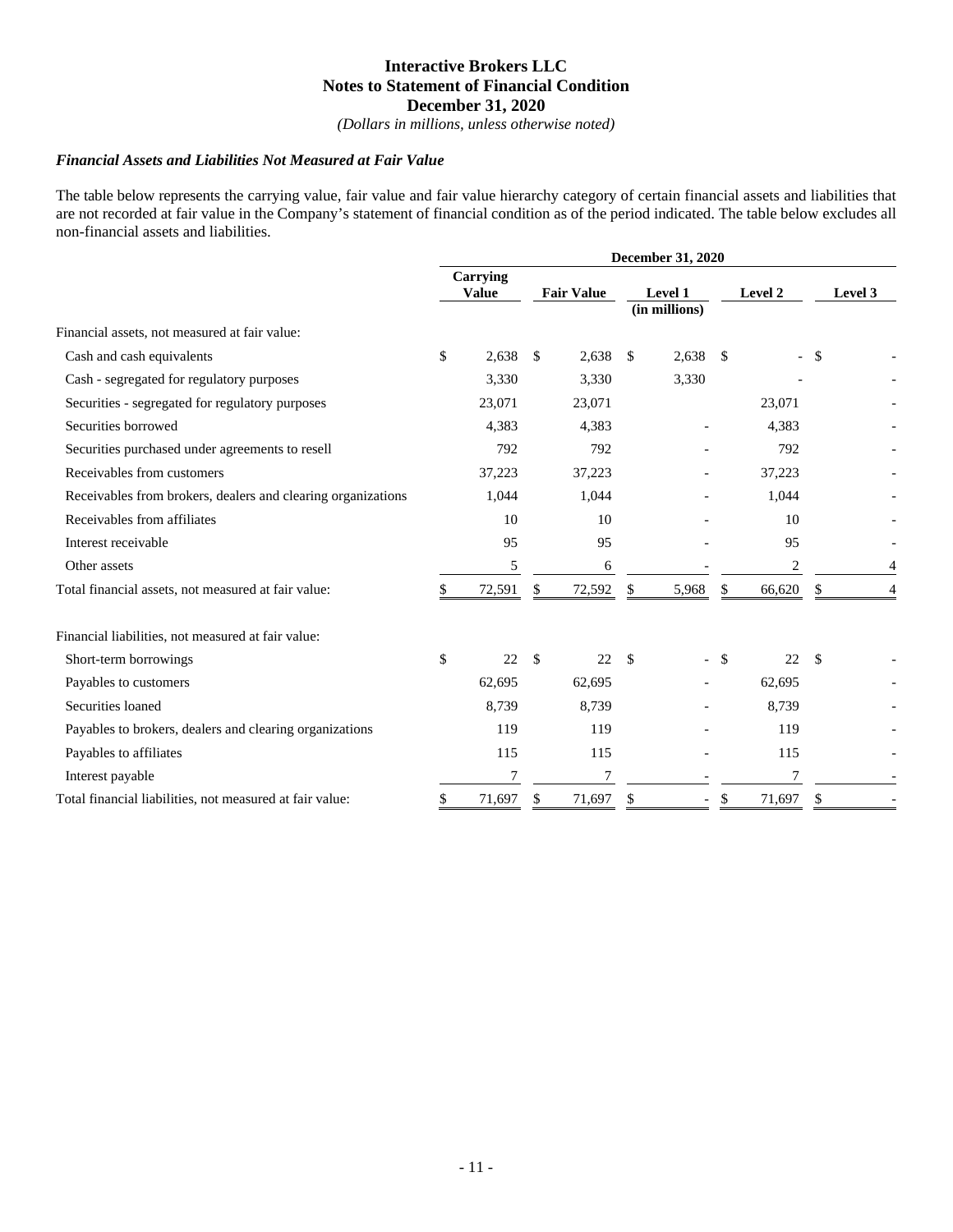*(Dollars in millions, unless otherwise noted)*

#### *Netting of Financial Assets and Financial Liabilities*

\_\_\_\_\_\_\_\_\_\_\_\_\_\_\_\_\_\_\_\_\_\_\_\_\_\_\_\_\_\_

The Company's policy is to net securities borrowed and securities loaned, and securities purchased under agreements to resell and securities sold under agreements to repurchase that meet the offsetting requirements prescribed in ASC Topic 210-20. In the tables below, the amounts of financial instruments that are not offset in the statement of financial condition, but could be netted against cash or financial instruments with specific counterparties under master netting agreements, according to the terms of the agreements, including clearing houses or over the counter currency forward contract counterparties, are presented to provide financial statement readers with the Company's net payable or receivable with counterparties for these financial instruments.

The table below presents the netting of financial assets and of financial liabilities as of the period indicated:

|                                                                                       | December 31, 2020 |                                                                                                         |     |                                                                                         |    |                                                                                                                               |     |                                                                                                                                  |    |                   |  |
|---------------------------------------------------------------------------------------|-------------------|---------------------------------------------------------------------------------------------------------|-----|-----------------------------------------------------------------------------------------|----|-------------------------------------------------------------------------------------------------------------------------------|-----|----------------------------------------------------------------------------------------------------------------------------------|----|-------------------|--|
|                                                                                       |                   | <b>Gross</b><br><b>Amounts</b><br>of Financial<br><b>Assets and</b><br><b>Liabilities</b><br>Recognized |     | <b>Amounts</b><br>Offset in the<br><b>Statement of</b><br><b>Financial</b><br>Condition |    | <b>Net Amounts</b><br><b>Presented in the</b><br><b>Statement of</b><br><b>Financial</b><br><b>Condition</b><br>(in millions) |     | <b>Amounts Not Offset in</b><br>the Statement of<br><b>Financial Condition</b><br><b>Cash or Financial</b><br><b>Instruments</b> |    | <b>Net Amount</b> |  |
| Offsetting of financial assets:<br>Securities segregated for regulatory<br>purposes - |                   |                                                                                                         |     |                                                                                         |    |                                                                                                                               |     |                                                                                                                                  |    |                   |  |
| purchased under agreements to resell                                                  | \$                | $23,071$ <sup>1</sup>                                                                                   | \$. |                                                                                         | \$ | 23,071                                                                                                                        | -S  | $(23,071)$ \$                                                                                                                    |    |                   |  |
| Securities borrowed<br>Securities purchased under agreements to                       |                   | 4,383                                                                                                   |     |                                                                                         |    | 4,383                                                                                                                         |     | (4,200)                                                                                                                          |    | 183               |  |
| resell                                                                                |                   | 792                                                                                                     |     |                                                                                         |    | 792                                                                                                                           |     | (792)                                                                                                                            |    |                   |  |
| Financial instruments owned, at fair value                                            |                   |                                                                                                         |     |                                                                                         |    |                                                                                                                               |     |                                                                                                                                  |    |                   |  |
| Currency forward contracts                                                            |                   | 10                                                                                                      |     |                                                                                         |    | 10                                                                                                                            |     |                                                                                                                                  |    | 10                |  |
| Total                                                                                 |                   | 28,256                                                                                                  | \$  |                                                                                         |    | 28,256                                                                                                                        | \$  | (28,063)                                                                                                                         | \$ | 193               |  |
| Offsetting of financial liabilities:                                                  |                   |                                                                                                         |     |                                                                                         |    |                                                                                                                               |     |                                                                                                                                  |    |                   |  |
| Securities loaned                                                                     | \$                | 8,739                                                                                                   | \$  |                                                                                         | \$ | 8,739                                                                                                                         | -\$ | $(8,266)$ \$                                                                                                                     |    | 473               |  |
| Financial instruments sold, but not yet<br>purchased, at fair value                   |                   |                                                                                                         |     |                                                                                         |    |                                                                                                                               |     |                                                                                                                                  |    |                   |  |
| Currency forward contracts                                                            |                   | 6                                                                                                       |     |                                                                                         |    | 6                                                                                                                             |     |                                                                                                                                  |    | 6                 |  |
| Total                                                                                 |                   | 8,745                                                                                                   |     |                                                                                         |    | 8,745                                                                                                                         |     | (8,266)                                                                                                                          |    | 479               |  |

(1) As of December 31, 2020, the Company had \$23.1 billion of securities purchased under agreements to resell that were segregated to satisfy regulatory requirements. These securities are included in "Securities - segregated for regulatory purposes" in the statement of financial condition.

(2) The Company did not have any balances eligible for netting in accordance with ASC Topic 210-20 at December 31, 2020.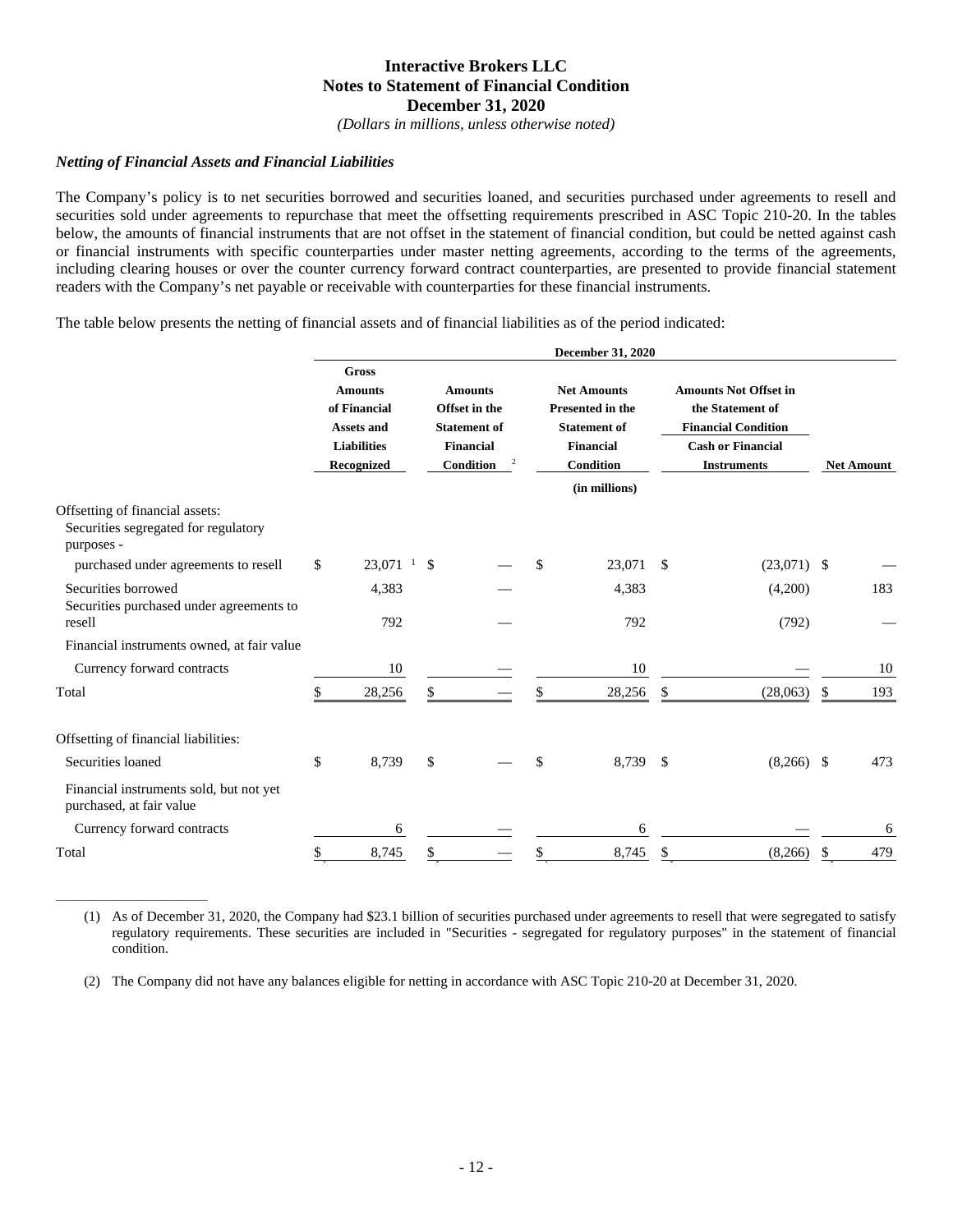*(Dollars in millions, unless otherwise noted)*

#### *Secured Financing Transactions – Maturities and Collateral Pledged*

The table below presents gross obligations for securities loaned transactions by remaining contractual maturity and class of collateral pledged as of the period indicated:

|                   |                                       |    |                          |    | <b>December 31, 2020</b>      |     |                          |              |  |
|-------------------|---------------------------------------|----|--------------------------|----|-------------------------------|-----|--------------------------|--------------|--|
|                   | <b>Remaining Contractual Maturity</b> |    |                          |    |                               |     |                          |              |  |
|                   | Overnight and<br><b>Open</b>          |    | Less than 30<br>days     |    | 30 - 90 days<br>(in millions) |     | Over 90 days             | <b>Total</b> |  |
| Securities loaned |                                       |    |                          |    |                               |     |                          |              |  |
| <b>Stocks</b>     | \$<br>8,712                           | \$ | $\sim$                   | -S | $\omega$ .                    | -\$ | $-$ \$                   | 8,712        |  |
| Corporate bonds   | 27                                    |    |                          |    |                               |     |                          | 27           |  |
| Total             | 8,739                                 | Ж, | $\overline{\phantom{0}}$ |    | $\overline{a}$                |     | $\overline{\phantom{0}}$ | 8,739        |  |

#### **5. Collateralized Transactions**

The Company enters into securities borrowing and lending transactions and agreements to repurchase and resell securities to obtain securities for settlement and to earn residual interest rate spreads. In addition, the Company's customers pledge their securities owned to collateralize margin loans. Under these transactions, the Company either receives or provides collateral, including equity, corporate debt and U.S. government securities. Under typical agreements, the Company is permitted to sell or repledge securities received as collateral and use these securities to secure securities purchased under agreements to resell, enter into securities lending transactions or deliver these securities to counterparties to cover short positions.

The Company also engages in securities financing transactions with and for customers through margin lending. Customer receivables generated from margin lending activity are collateralized by customer-owned securities held by the Company. Customers' required margin levels and established credit limits are monitored continuously by risk management staff using automated systems. Pursuant to the Company's policy and as enforced by such systems, customers are required to deposit additional collateral or reduce positions, when necessary to avoid automatic liquidation of their positions.

Margin loans are extended to customers on a demand basis and are not committed facilities. Factors considered in the acceptance or rejection of margin loans are the amount of the loan, the degree of leverage being employed in the customer account and an overall evaluation of the customer's portfolio to ensure proper diversification or, in the case of concentrated positions, appropriate liquidity of the underlying collateral. Additionally, transactions relating to concentrated or restricted positions are limited or prohibited by raising the level of required margin collateral (to 100% in the extreme case). Underlying collateral for margin loans is evaluated with respect to the liquidity of the collateral positions, valuation of securities, volatility analysis and an evaluation of industry concentrations. Adherence to the Company's collateral policies significantly limits the Company's credit exposure to margin loans in the event of a customer's default. Under margin lending agreements, the Company may request additional margin collateral from customers and may sell securities that have not been paid for or purchase securities sold but not delivered from customers, if necessary. At December 31, 2020, approximately \$37.2 billion of customer margin loans were outstanding.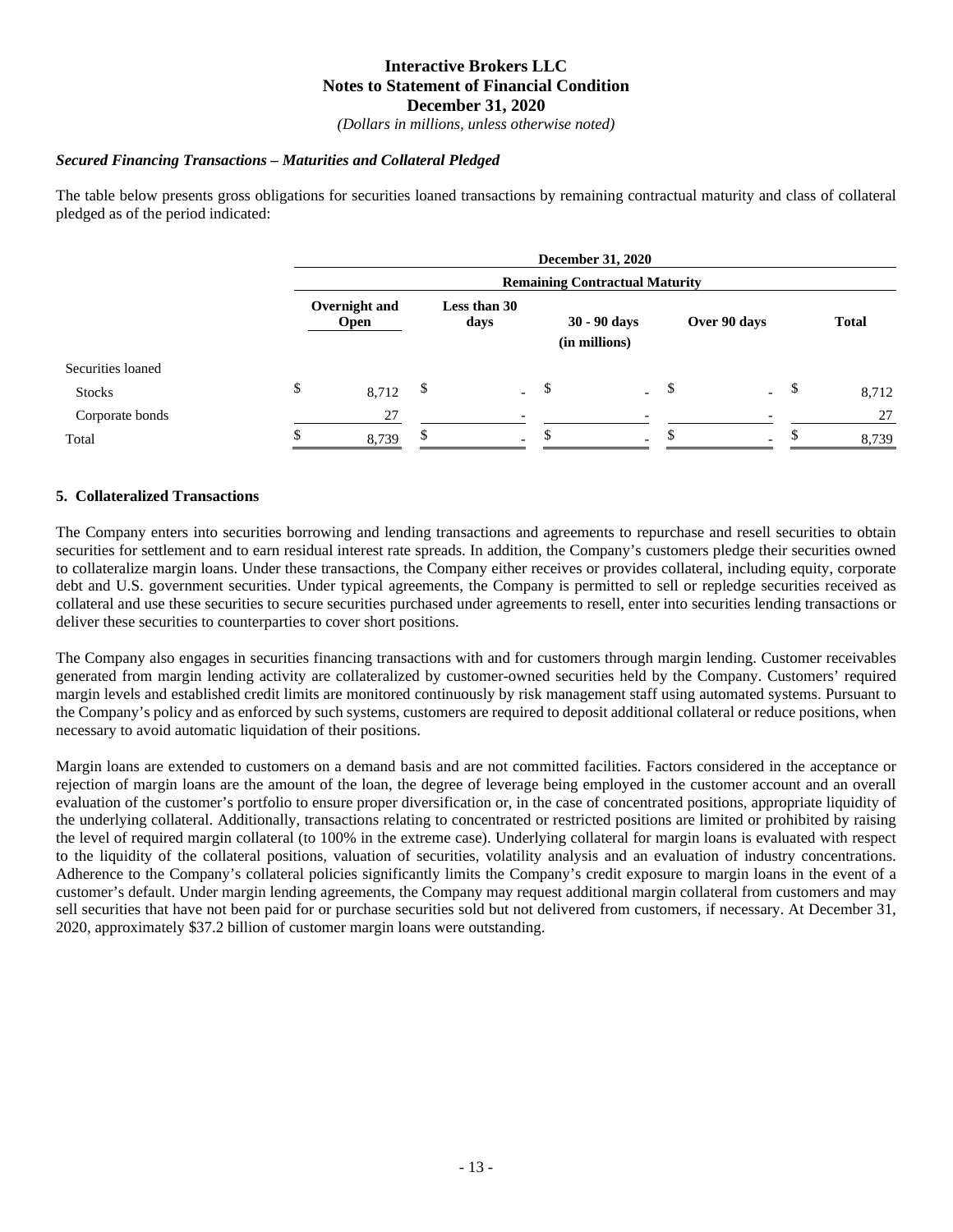*(Dollars in millions, unless otherwise noted)*

The table below presents a summary of the amounts related to collateralized transactions as of the period indicated:

|                                                                           | <b>December 31, 2020</b>        |   |         |  |  |
|---------------------------------------------------------------------------|---------------------------------|---|---------|--|--|
|                                                                           | <b>Permitted</b>                |   | Sold or |  |  |
|                                                                           | <b>Repledged</b><br>to Repledge |   |         |  |  |
|                                                                           | (in millions)                   |   |         |  |  |
| Securities lending transactions                                           | \$<br>52,708                    | S | 4,453   |  |  |
| Securities purchased under agreements to resell transactions <sup>1</sup> | 23,859                          |   | 23,832  |  |  |
| Customer margin assets                                                    | 43,709                          |   | 12,509  |  |  |
|                                                                           | 120,276                         |   | 40,794  |  |  |

(1) As of December 31, 2020, \$23.1 billion or 97% of securities acquired through agreements to resell that are shown as repledged have been deposited in a separate bank account for the exclusive benefit of customers in accordance with the Customer Protection Rule.

#### **6. Receivables and Payables from Contracts with Customers**

\_\_\_\_\_\_\_\_\_\_\_\_\_\_\_\_\_\_\_\_\_\_\_\_\_\_\_\_\_\_

Receivables arise when the Company has an unconditional right to receive payment under a contract with a customer and are derecognized when the cash is received. As of December 31, 2020, receivables of \$10 are reported in other assets in the statement of financial condition.

Contract assets arise when the revenue associated with the contract is recognized prior to the Company's unconditional right to receive payment under a contract with a customer (i.e., unbilled receivable) and are derecognized when either it becomes a receivable or the cash is received. Contract assets are reported in other assets in the statement of financial condition. As of December 31, 2020, contract asset balances were not material.

Contract liabilities arise when customers remit contractual cash payments in advance of the Company satisfying its performance obligations under the contract and are derecognized when the revenue associated with the contract is recognized either when a milestone is met triggering the contractual right to bill the customer or when the performance obligation is satisfied. Contract liabilities are reported in accounts payable, accrued expenses and other liabilities in the statement of financial condition. As of December 31, 2020, contract liability balances were not material.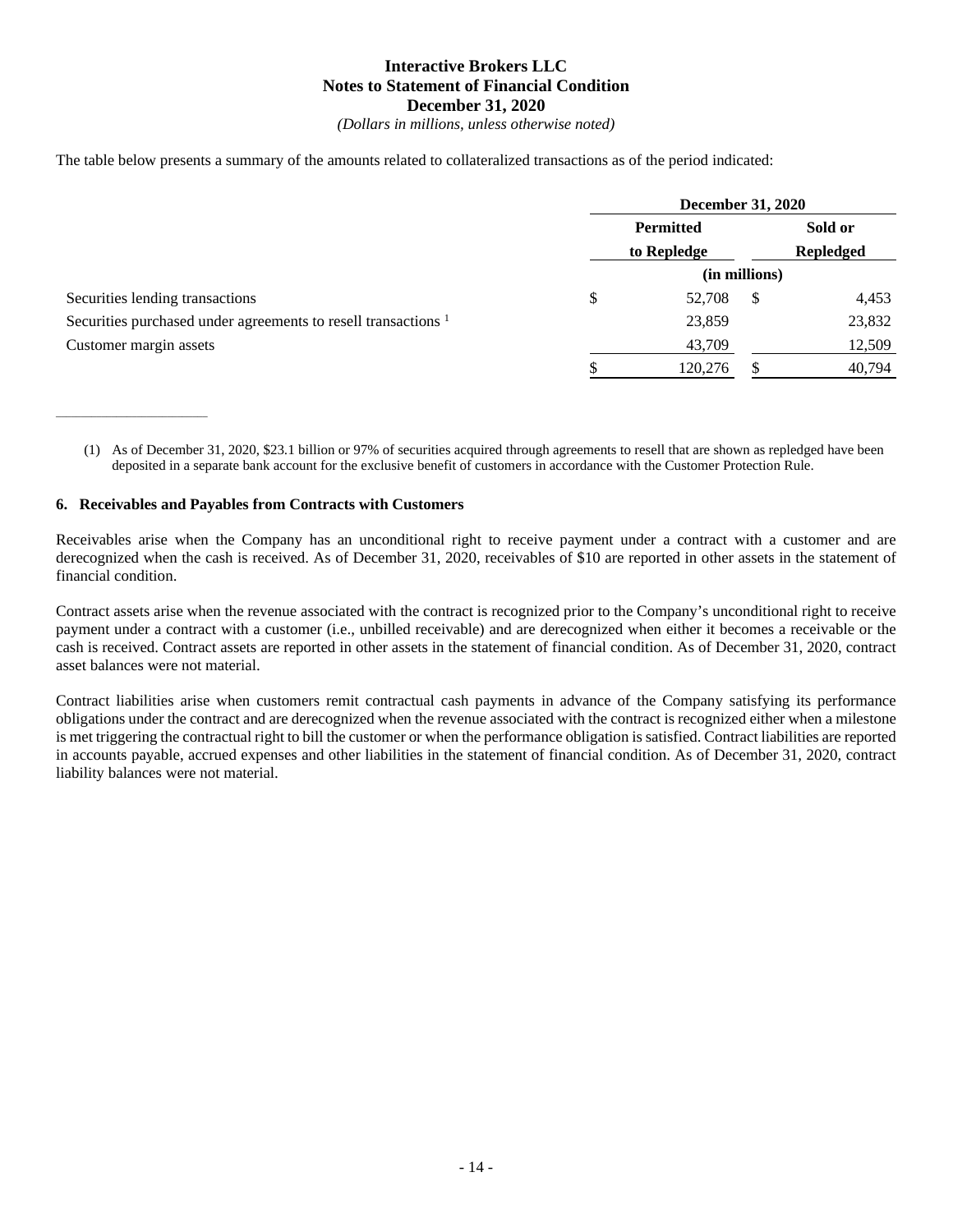*(Dollars in millions, unless otherwise noted)*

#### **7. Employee Incentive Plans**

#### *Defined Contribution Plan*

The Company offers all employees who have met minimum service requirements the opportunity to participate in defined contribution retirement plans qualifying under the provisions of Section 401(k) of the Internal Revenue Code. The general purpose of this plan is to provide employees with an incentive to make regular savings in order to provide additional financial security during retirement. This plan provides for the Company to match 50% of the employees' pre-tax contribution, up to a maximum of 10% of eligible earnings. The employee is vested in the matching contribution incrementally over six years of service.

#### *2007 Stock Incentive Plan*

Under IBG, Inc.'s Stock Incentive Plan, up to 30 million shares of IBG, Inc.'s Class A common stock may be issued to satisfy vested restricted stock units granted to directors, officers, employees, contractors and consultants of the Company. The purpose of the Stock Incentive Plan is to promote the Company's long-term financial success by attracting, retaining and rewarding eligible participants.

The Stock Incentive Plan is administered by the Compensation Committee of IBG, Inc.'s Board of Directors. The Compensation Committee has discretionary authority to determine the eligibility to participate in the Stock Incentive Plan and establishes the terms and conditions of the awards, including the number of awards granted to each participant and all other terms and conditions applicable to such awards in individual grant agreements. Awards are expected to be made primarily through grants of IBG, Inc.'s restricted stock units. Stock Incentive Plan awards are subject to issuance over time. All previously granted but not yet earned awards may be cancelled by the Company upon the participant's termination of employment or violation of certain applicable covenants prior to issuance, unless determined otherwise by the Compensation Committee.

The Stock Incentive Plan provides that, upon a change in control, the Compensation Committee may, at its discretion, fully vest any granted but not yet earned awards under the Stock Incentive Plan, or provide that any such granted but not yet earned awards will be honored or assumed, or new rights substituted by the new employer on a substantially similar basis and on terms and conditions substantially comparable to those of the Stock Incentive Plan.

IBG, Inc. is expected to continue to grant awards on or about December 31 of each year to eligible participants, including employees of the Company, as part of an overall plan of equity compensation. Restricted stock units vest, and become distributable to participants in accordance with the following schedule:

- 10% on the first vesting date, which is on or about May 9 of each year; and
- an additional 15% on each of the following six anniversaries of the first vesting, assuming continued employment with the Company and compliance with non-competition and other applicable covenants.

For the year ended December 31, 2020, the Company's employees were granted 319,063 restricted stock units with fair value of \$18.

Estimated future grants under the Stock Incentive Plan are accrued for ratably during each year (see Note 2). In accordance with the vesting schedule, outstanding awards vest and are distributed to participants yearly on or about May 9 of each year. At the end of each year, no vested awards remain undistributed.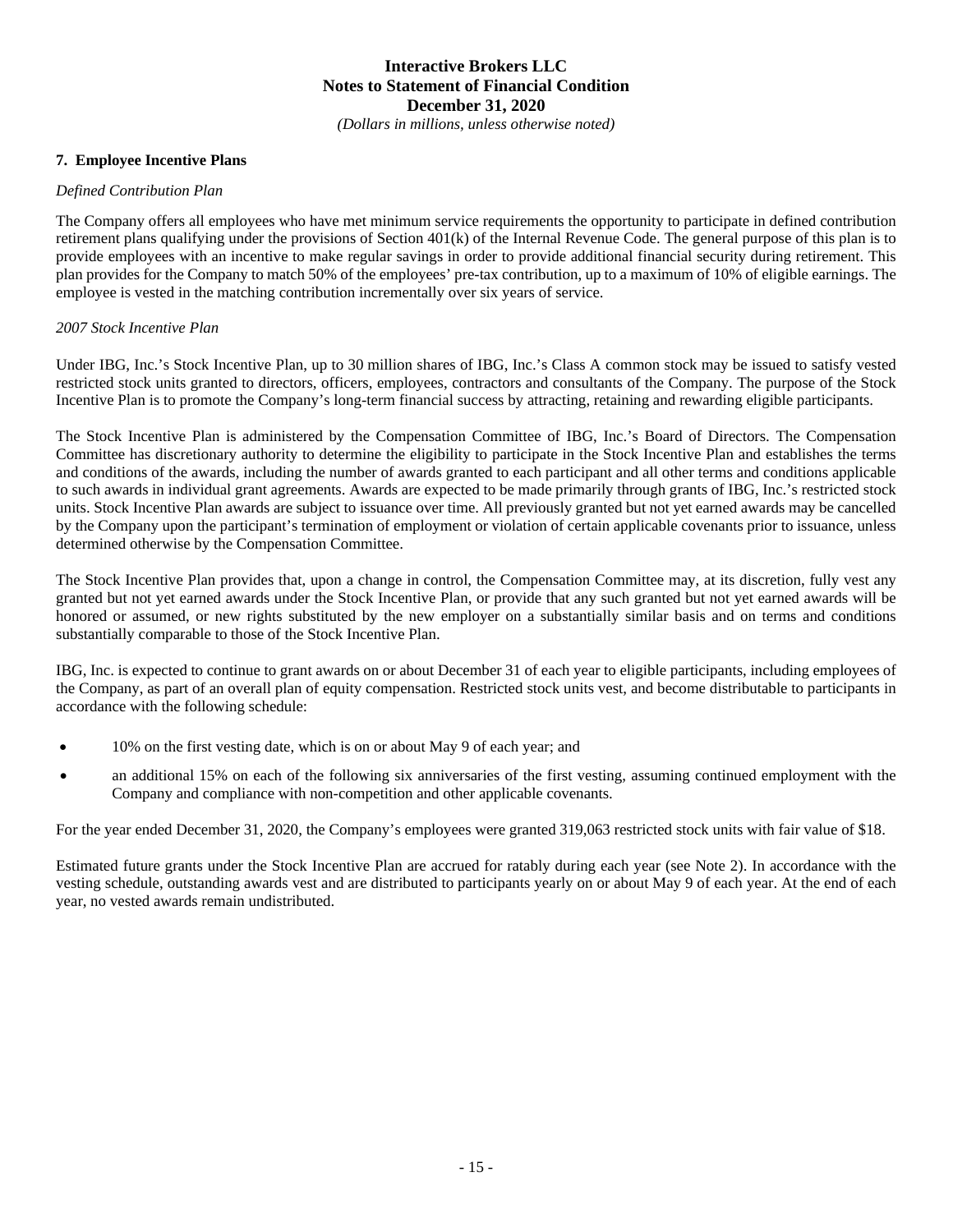*(Dollars in millions, unless otherwise noted)*

The table below summarizes the Stock Incentive Plan activity for the period indicated:

|                                         | <b>Stock Incentive Plan</b><br><b>Units</b> | <b>Intrinsic Value of SIP</b><br><b>Shares which Vested</b><br>and were Distributed <sup>2</sup> |
|-----------------------------------------|---------------------------------------------|--------------------------------------------------------------------------------------------------|
| Balance, December 31, 2019 <sup>1</sup> | 1,326,351                                   |                                                                                                  |
| Granted                                 | 319,063                                     |                                                                                                  |
| Cancelled                               | (55, 632)                                   |                                                                                                  |
| Distributed                             | (321, 123)<br>-S                            | 13                                                                                               |
| Balance, December 31, 2020              | 1,268,659                                   |                                                                                                  |

(1) Stock Incentive Plan number of granted restricted stock units related to 2019 was adjusted by 415 restricted stock units during the year ended December 31, 2020.

(2) Intrinsic value of SIP units distributed represents the compensation value reported to the participants.

Awards previously granted but not yet earned under the Stock Incentive Plan are subject to the plan's post-employment provisions in the event a participant ceases employment with the Company. Through December 31, 2020, a total of 128,422 restricted stock units have been distributed under these post-employment provisions.

#### **8. Leases**

\_\_\_\_\_\_\_\_\_\_\_\_\_\_\_\_\_\_\_\_\_\_\_\_\_\_\_\_\_

All of the Company's leases are classified as operating leases and primarily consist of real estate leases for corporate offices, data centers, and other facilities. As of December 31, 2020, the weighted-average remaining lease term on these leases is approximately 6 years and the weighted-average discount rate used to measure the lease liabilities is approximately 4.18%. The Company's lease agreements do not contain any residual value guarantees, restrictions or covenants.

The table below presents balances reported in the statement of financial condition related to the Company's leases as of December 31, 2020:

|                                | <b>December 31, 2020</b> |
|--------------------------------|--------------------------|
|                                | (in millions)            |
| $Right-of-use assets1$         | \$<br>$\mathbf{Q}$       |
| Lease liabilities <sup>1</sup> | \$<br>\$11               |
|                                |                          |

<sup>(1)</sup> Right-of-use assets are included in other assets and lease liabilities are included in accounts payable, accrued expenses and other liabilities in the Company's statement of financial condition.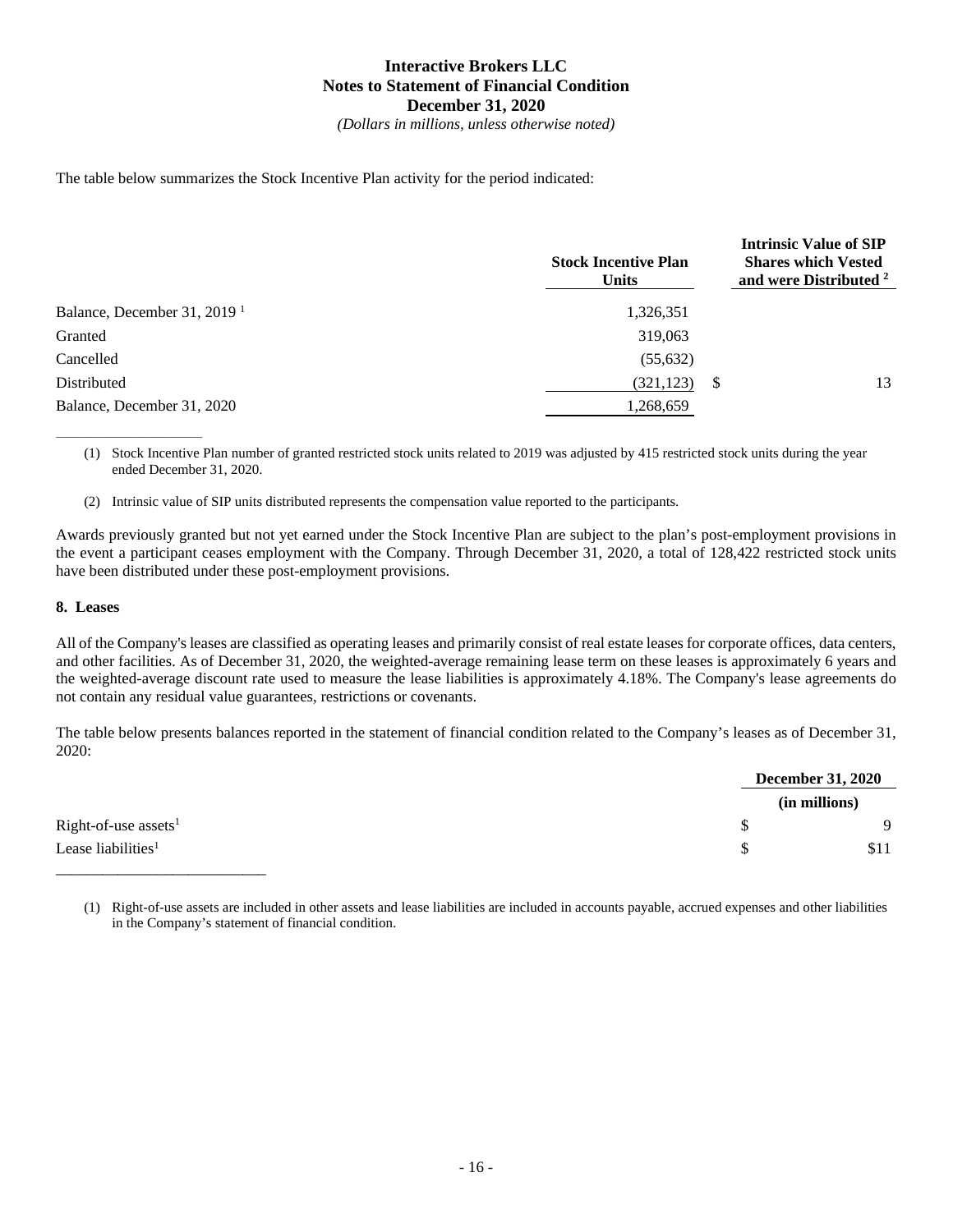*(Dollars in millions, unless otherwise noted)*

The table below reconciles the undiscounted cash flows of the Company's leases as of December 31, 2020 to the present value of its operating lease payments:

|                                              | (in millions) |
|----------------------------------------------|---------------|
|                                              |               |
| 2021<br>\$                                   | 2             |
| 2022                                         | 2             |
| 2023                                         | 2             |
| 2024                                         | 2             |
| 2025                                         | 2             |
| Thereafter                                   | 3             |
| Total undiscounted operating lease payments  | 13            |
| Less: imputed interest                       | (2)           |
| Present value of operating lease liabilities | 11            |

#### **9. Property and Equipment**

Property and equipment, which are included in other assets in the statement of financial condition consist of leasehold improvements, computer equipment, office furniture and equipment**.** The table below presents balances related to property and equipment as of December 31, 2020:

|                                                  | <b>December 31, 2020</b> |               |
|--------------------------------------------------|--------------------------|---------------|
|                                                  |                          | (in millions) |
| Leasehold improvements                           | S                        |               |
| Computer equipment                               |                          | 8             |
| Office furniture and equipment                   |                          |               |
|                                                  |                          | 15            |
| Less - accumulated depreciation and amortization |                          | (7)           |
| Property and equipment, net                      |                          |               |

#### **10. Commitments, Contingencies and Guarantees**

#### *Legal, Regulatory and Governmental Matters*

The Company is subject to certain pending and threatened legal, regulatory and governmental actions and proceedings that arise out of the normal course of business. Given the inherent difficulty of predicting the outcome of such matters, particularly in proceedings where claimants seek substantial or indeterminate damages, or which are in their early stages, the Company is generally not able to quantify the actual loss or range of loss related to such legal proceedings, the manner in which they will be resolved, the timing of their final resolution or the ultimate settlement. Management believes that the resolution of these matters will not have a material effect, if any, on the Company's business or financial condition.

The Company accounts for potential losses related to litigation in accordance with FASB ASC Topic 450, "Contingencies." As of December 31, 2020, accruals for potential losses related to legal, regulatory, and governmental actions, and proceedings matters were not material.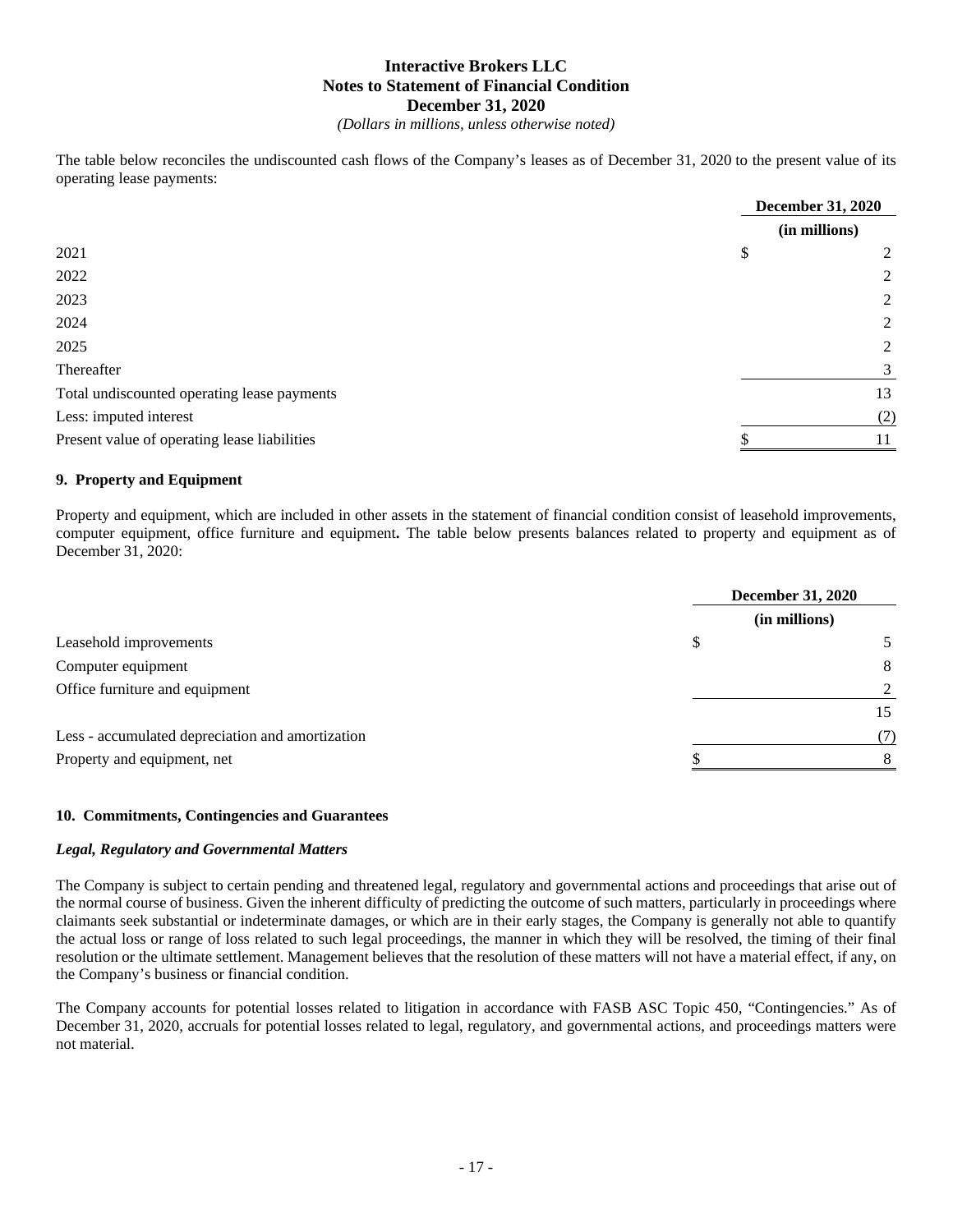*(Dollars in millions, unless otherwise noted)*

#### *Trading Technologies Matter*

On February 3, 2010, Trading Technologies International, Inc. ("Trading Technologies") filed a complaint in the U.S. District Court for the Northern District of Illinois, Eastern Division, against IBG LLC and the Company ("Defendants"). The complaint, as amended, alleges that the Defendants have infringed and continue to infringe twelve U.S. patents held by Trading Technologies. Trading Technologies is seeking, among other things, unspecified damages and injunctive relief. The Defendants filed an answer to Trading Technologies' amended complaint, as well as related counterclaims. The Defendants deny Trading Technologies' claims, assert that the asserted patents are not infringed and are invalid, and assert several other defenses as well.

The asserted patents were the subject of petitions before the United States Patent and Trademark Office ("USPTO") seeking Covered Business Method Review ("CBM Review"). The USPTO Patent Trial Appeal Board ("PTAB") found all claims of ten of the twelve asserted patents to be invalid. Of the remaining two patents, 53 of the 56 claims of one patent were held invalid and the other patent survived CBM Review proceedings. Appeals were filed by either Defendants or Trading Technologies on all PTAB determinations.

The United States Court of Appeals for the Federal Circuit vacated the CBM Review determinations of invalidity for four patents, concluding that these patents were not eligible for CBM Review. The District Court trial with respect to these four patents is scheduled for August 2, 2021.

While it is difficult to predict the outcome of the matter, the Company believes it has meritorious defenses to the allegations made in the complaint and intends to defend itself vigorously against them. However, litigation is inherently uncertain and there can be no guarantee that the Company will prevail or that the litigation can be settled on favorable terms.

#### *Class Action Matter*

On December 18, 2015, a former individual customer filed a purported class action complaint against the Company, IBG, Inc., and Thomas Frank, Ph.D., IBG, Inc.'s Executive Vice President and Chief Information Officer, in the U.S. District Court for the District of Connecticut. The complaint alleges that the purported class of the Company's customers were harmed by alleged "flaws" in the computerized system used to close out (i.e., liquidate) positions in customer brokerage accounts that have margin deficiencies. The complaint seeks, among other things, undefined compensatory damages and declaratory and injunctive relief.

On September 28, 2016, the District Court issued an order granting the Company's motion to dismiss the complaint in its entirety, and without providing plaintiff leave to amend. On September 28, 2017, plaintiff appealed to the United States Court of Appeals for the Second Circuit. On September 26, 2018, the Court of Appeals affirmed the dismissal of plaintiff's claims of breach of contract and commercially unreasonable liquidation but vacated and remanded back to the District Court plaintiff's claims for negligence. On November 30, 2018, the plaintiff filed a second amended complaint. The Company filed a motion to dismiss the new complaint on January 15, 2019, which was denied on September 30, 2019. On December 9, 2019, the Company filed a motion requesting that the District Court certify to the Connecticut Supreme Court two questions of Connecticut law directly relevant to the motion to dismiss. The Court denied the Company's motion to certify on May 15, 2020. Currently, Plaintiff's motion for class certification is due on August 16, 2021. Regardless of the outcome of this motion, the Company does not believe that a purported class action is appropriate given the great differences in portfolios, markets and many other circumstances surrounding the liquidation of any particular customer's margindeficient account. The Company and the related defendants intend to continue to defend themselves vigorously against the case and, consistent with past practice in connection with this type of unwarranted action, any potential claims for counsel fees and expenses incurred in defending the case may be fully pursued against the plaintiff.

#### *"Short Squeeze" Antitrust Litigation*

Since late January 2021, more than three dozen federal class action lawsuits have been filed in different jurisdictions against various brokers and other market participants claiming that the defendants acted improperly in restricting trading in the shares and options of GameStop Corp. and other companies that were subject to unusual trading in January 2021 in what has been referred to as the Redditrelated short-squeeze. Most of these cases assert federal antitrust claims, including alleging an illegal antitrust conspiracy among the defendants, and various state law claims. The Company and its affiliates have been named as defendants in seven of these class action lawsuits. On February 4, 2021, plaintiffs in one of the class actions filed a motion with the Judicial Panel on Multidistrict Litigation ("JPML") to transfer all existing short-squeeze related class actions to the United States District Court for the Northern District of California for coordinated and consolidated pre-trial proceedings. The time for the Company and its affiliates to respond to the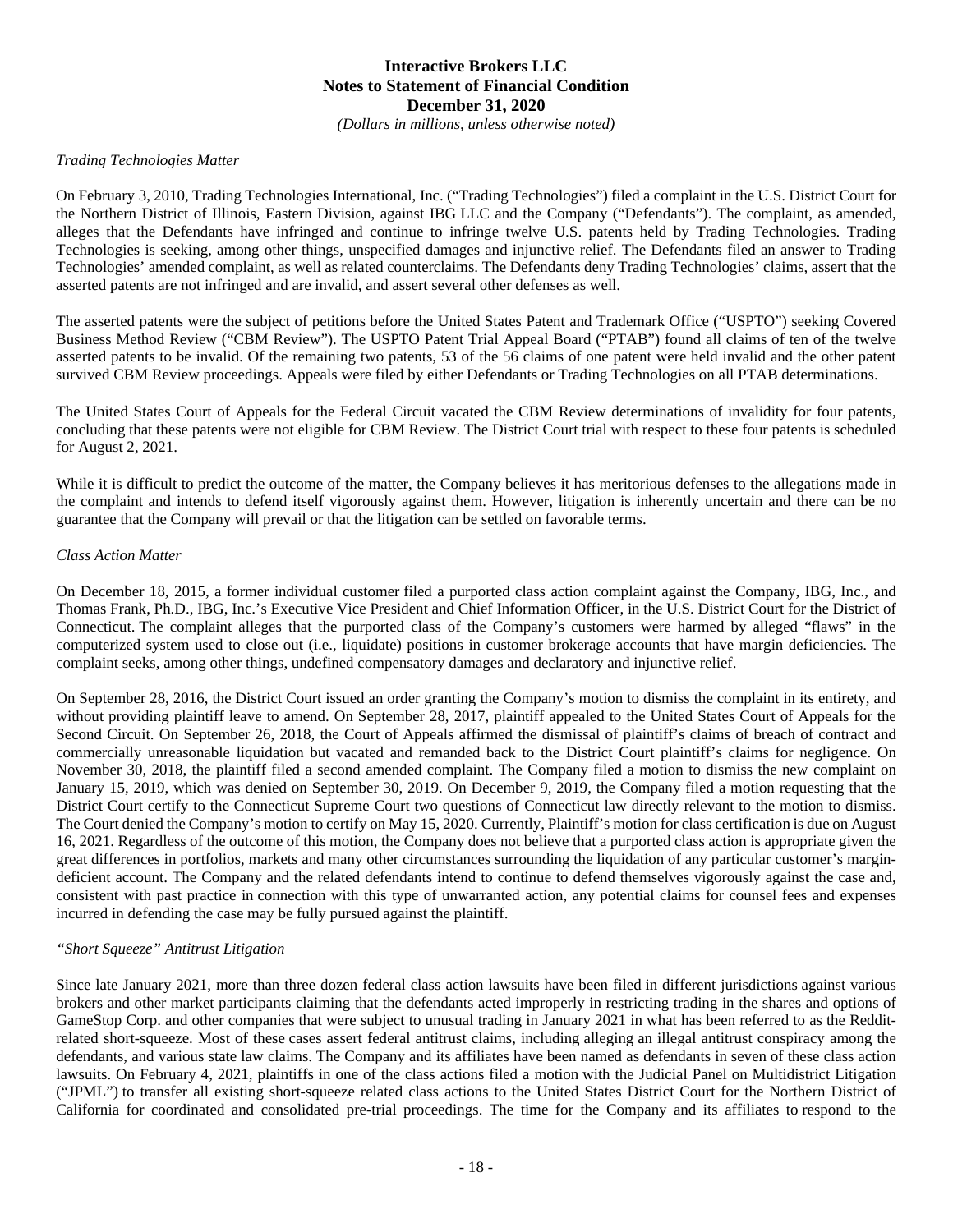*(Dollars in millions, unless otherwise noted)*

allegations will likely be stayed during the pendency of the JPML proceedings. The Company believes that the claims asserted against the Company and its affiliates lack merit on their face and it intends to file, at the appropriate time, a motion to dismiss any class action that might name the Company and its affiliates as defendants.

#### *Regulatory Matters*

The Company is subject to regulatory oversight and examination by numerous governmental and self-regulatory authorities. As announced on August 10, 2020, the Company agreed to settle certain matters related to our historical anti-money laundering and Bank Secrecy Act practices and procedures with FINRA, the SEC and the CFTC. As part of the settlements, the Company agreed to pay penalties of \$15 to FINRA, \$11.5 to the SEC and \$11.5 to the CFTC, plus approximately \$700 thousand in disgorgement. In addition, the Company agreed to continue the retention of an independent consultant to review the implementation of our enhanced compliance practices and procedures. The Company is also cooperating with a United States Department of Justice inquiry concerning these matters, and while its outcome cannot be predicted, the Company does not believe that the resolution of this inquiry is likely to have a materially adverse effect on its financial condition.

#### *West Texas Intermediate Crude Oil Event*

On April 20, 2020 the energy markets exhibited extraordinary price activity in the New York Mercantile Exchange ("NYMEX") West Texas Intermediate Crude Oil contract. The price of the May 2020 physically-settled futures contract dropped to an unprecedented negative price of \$37.63 dollars. This price was the basis for determining the settlement price for cash-settled futures contracts traded on the CME Globex and also for a separate, expiring cash-settled futures contract listed on the Intercontinental Exchange Europe ("ICE Europe"). Several of the Company's customers held long positions in these CME and ICE Europe futures contracts, and as a result they incurred losses, including losses in excess of the equity in their accounts. The Company fulfilled the required variation margin settlements with the respective clearinghouses on behalf of its customers. The Company subsequently compensated certain affected customers in connection with their losses resulting from the futures contracts settling at a price below zero. The Company recognized a loss that did not have a material effect on its financial condition.

#### *Guarantees*

The Company provides guarantees to securities and commodities clearing houses and exchanges which meet the accounting definition of a guarantee under FASB ASC Topic 460, "Guarantees." Under standard membership agreements, clearing house and exchange members are required to guarantee collectively the performance of other members. Under the agreements, if a member becomes unable to satisfy its obligations, other members would be required to meet shortfalls. In the opinion of management, the Company's liability under these arrangements is not quantifiable and could exceed the cash and securities they have posted as collateral. However, the potential for the Company to be required to make payments under these arrangements is remote. Accordingly, no contingent liability is carried in the statement of financial condition for these arrangements.

In connection with its retail brokerage business, the Company performs securities and commodities execution, clearance and settlement on behalf of its customers for whom it commits to settle trades submitted by such customers with the respective clearing houses. If a customer fails to fulfill its settlement obligations, the Company must fulfill those settlement obligations. No contingent liability is carried on the statement of financial condition for such customer obligations.

#### *Other Commitments*

Certain clearing houses, clearing banks and firms used by the Company are given a security interest in certain assets of the Company held by those clearing organizations. These assets may be applied to satisfy the obligations of the Company to the respective clearing organizations.

#### **11. Segregation of Funds and Reserve Requirements**

As a result of customer activities, the Company is obligated by rules mandated by its primary regulators, the SEC and the CFTC, to segregate or set aside cash or qualified securities to satisfy such rules which have been promulgated to protect customer assets. In addition, the Company is a member of various clearing organizations at which cash or securities are deposited as required to conduct of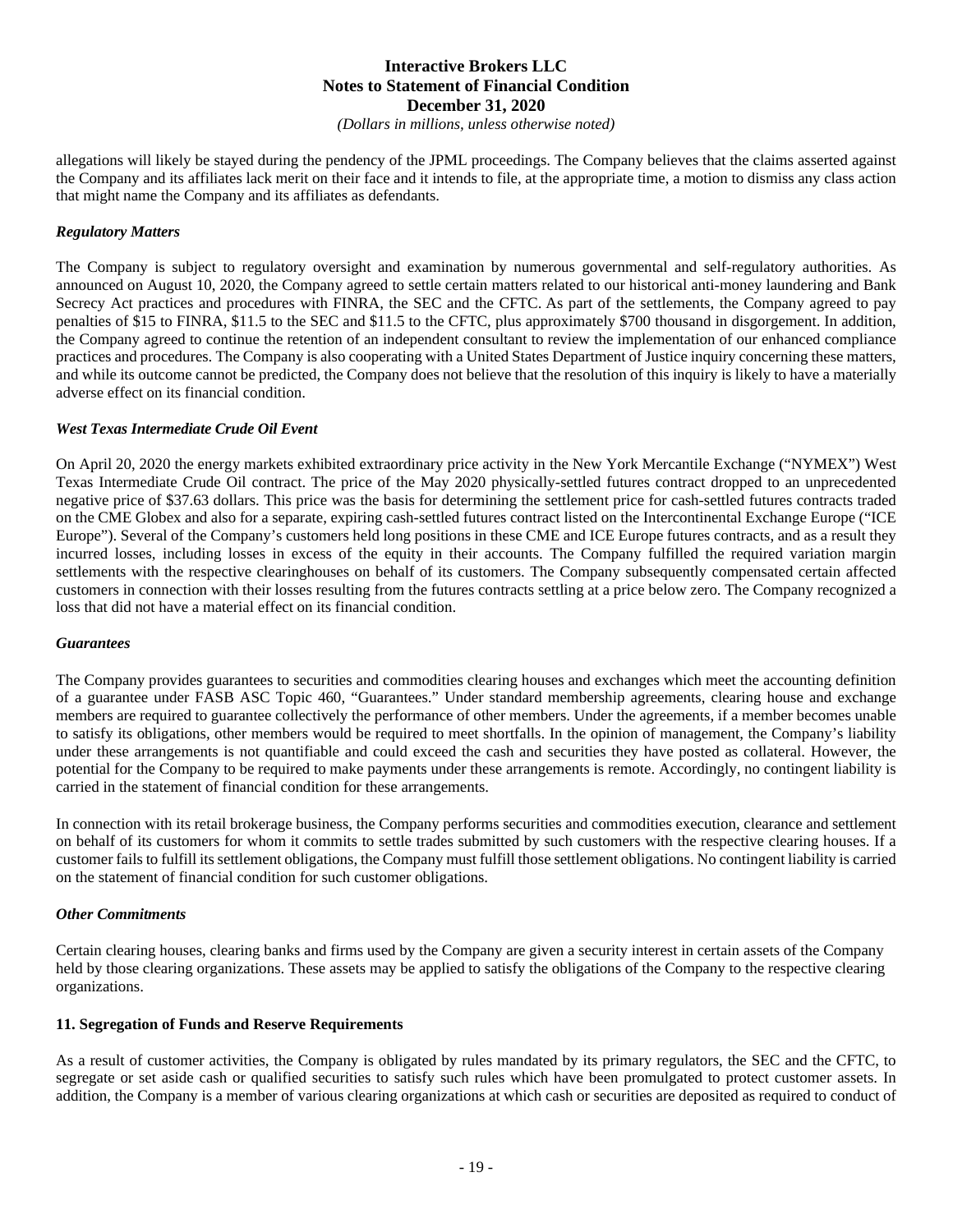*(Dollars in millions, unless otherwise noted)*

day-to-day clearance activities.

In accordance with the Customer Protection Rule, the Company is required to maintain separate bank accounts for the exclusive benefit of customers. At December 31, 2020, the Company held cash of \$1,553 and securities purchased under agreements to resell with a carrying value of \$22,751 to satisfy this requirement.

During the period ended December 31, 2020, the Company performed the computations for the assets in the proprietary accounts of brokers (commonly referred to as "PAB") in accordance with the customer reserve computation set forth under the Customer Protection Rule. At December 31, 2020, the Company held cash of \$1 and securities purchased under agreements to resell with a carrying value of \$320 to satisfy this requirement.

In accordance with the Commodity Exchange Act, the Company is required to segregate all monies, securities and property received to margin and to guarantee or secure the trades or contracts of customers in regulated commodities. At December 31, 2020, the Company had cash and securities of \$5,989; receivables from brokers, dealers and clearing organizations of \$9; and commodities option contracts with net short market values of \$54 segregated to satisfy this requirement. At December 31, 2020, the net market values of long and short commodity option contracts were included in receivables from brokers, dealers and clearing organizations.

In accordance with CFTC Regulation 30.7, the Company is required to segregate all monies, securities and property received to margin and to guarantee or secure the trades or contracts of foreign boards of trade. At December 31, 2020, the Company had cash and securities in the amount of \$537 and receivables from brokers, dealers and clearing organizations of \$176 segregated to satisfy this requirement.

In accordance with NFA Financial Requirements Section 14, the Company is required to hold amounts, equal to or in excess of its retail forex obligation, at one or more qualifying institutions in the U.S. or money center countries (as defined in CFTC Regulation 1.49). NFA authorized the Company to utilize its daily securities reserve computations performed in accordance with the Customer Protection Rule to satisfy this requirement.

#### **12. Net Capital Requirements**

The Company is subject to the Uniform Net Capital Rule, which requires the maintenance of minimum net capital. The Company has elected to use the alternative method permitted by the rule, which requires it to maintain minimum net capital, as defined, equal to the greater of \$250 thousand or 2% of aggregate debit balances arising from customer transactions, as defined. The Company is also subject to the CFTC's minimum financial requirements (Regulation 1.17), which require it to maintain minimum net capital, as defined, equal to the greater of (a) \$20 plus 5% of total retail forex obligations in excess of \$10, or (b) 8% of the total commodities risk margin requirement for all positions carried in customer and non-customer accounts. The Uniform Net Capital Rule also provides that equity capital may not be withdrawn or cash dividends paid if the resulting net capital would be less than 5% of aggregate debit balances arising from customer transactions. At December 31, 2020, the Company had net capital of \$5,122, which was \$4,448 in excess of the required net capital of \$674.

#### **13. Related Party Transactions**

The Company's related party transactions are mainly conducted with its parent, IBG LLC, IBG Holdings LLC, Timber Hill LLC, Interactive Brokers Corp., Interactive Brokers Canada Inc., Interactive Brokers (U.K.) Limited, Covestor, Inc. and its subsidiary, Covestor Limited, Interactive Brokers Luxembourg SARL, IBKR Financial Services AG and its subsidiary, Global Financial Information Services GmbH, Interactive Brokers Hong Kong Limited, IB Business Services (Shanghai) Company Ltd., Interactive Brokers Securities Japan, Inc., Interactive Brokers Singapore Pte. Ltd., and Interactive Brokers Australia Pty Limited.

In the normal course of business, the Company enters into securities transactions such as trade execution, securities lending, and securities purchased under agreements to resell transactions with affiliates. The Company also shares administrative, financial and technological resources with affiliates. All related party transactions have been executed under arm's length conditions.

Brokerage transaction receivables and payables and other affiliate receivables and payables including interest, administrative, consulting and service fees, and advances are reported gross on the statement of financial condition.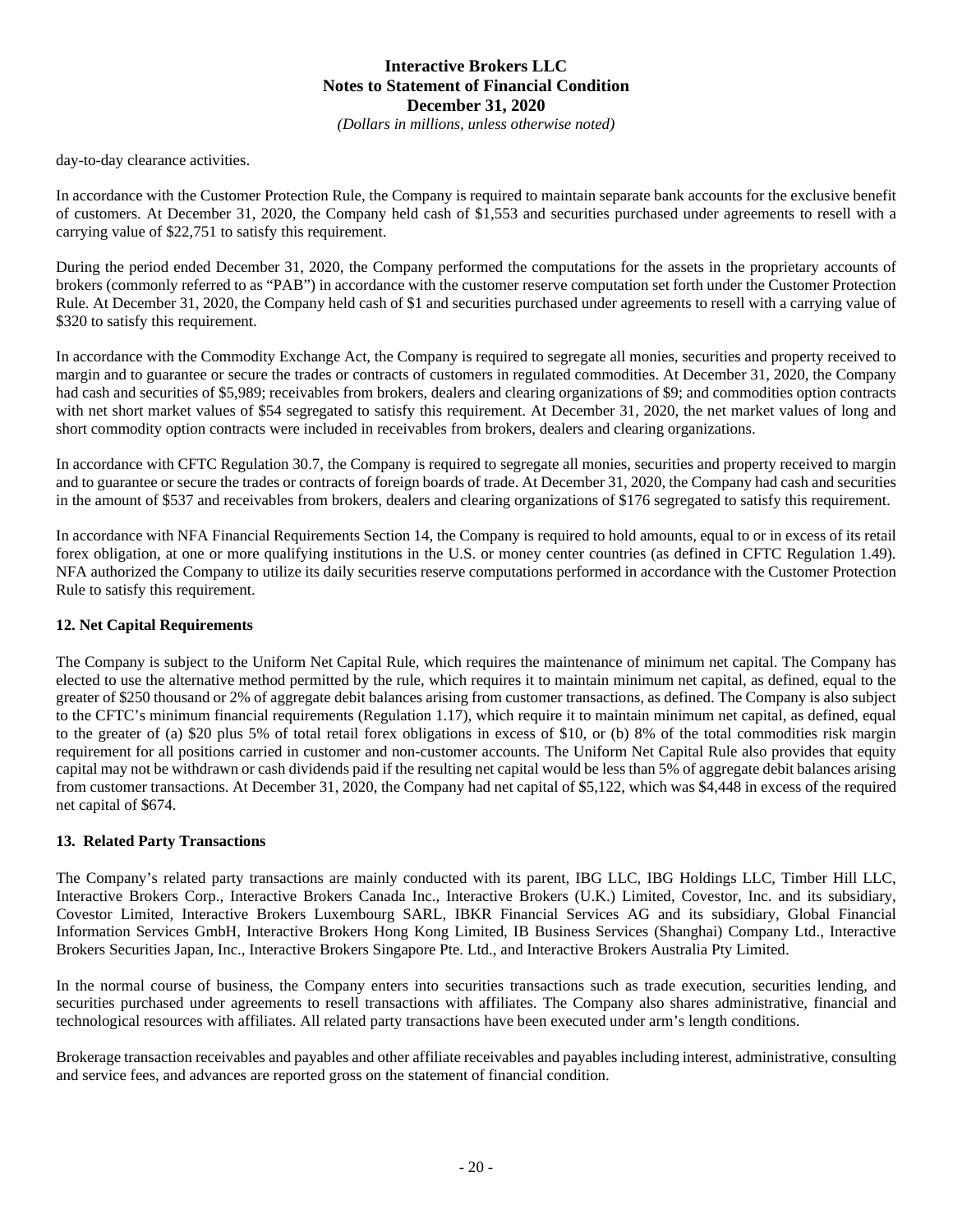*(Dollars in millions, unless otherwise noted)*

Included in receivables from and payables to customers in the statement of financial condition are accounts receivable from and payable to directors, officers and affiliate customer accounts.

Included in the statement of financial condition are the following amounts with related parties as of the period indicated:

|                                                              |    | December 31, 2020<br>(in millions) |  |
|--------------------------------------------------------------|----|------------------------------------|--|
|                                                              |    |                                    |  |
| <b>Related Party Assets and Liabilities</b>                  |    |                                    |  |
| Assets                                                       |    |                                    |  |
| Securities borrowed                                          | \$ | 627                                |  |
| Receivables from customers                                   |    | 5,098                              |  |
| Receivables from brokers, dealers and clearing organizations |    | 488                                |  |
| Receivables from affiliates                                  |    | 10                                 |  |
| Other receivables: interest                                  |    | 9                                  |  |
| Total assets with related parties                            | \$ | 6,232                              |  |
| Liabilities                                                  |    |                                    |  |
| Securities loaned                                            | \$ | 1,238                              |  |
| Payables to customers                                        |    | 3,989                              |  |
| Payables to brokers, dealers and clearing organizations      |    | 3                                  |  |
| Payables to affiliates                                       |    | 115                                |  |
| Interest payable                                             |    | 5                                  |  |
| Total liabilities with related parties                       | \$ | 5,350                              |  |

#### **14. Subsequent Events**

As required by FASB ASC Topic 855, "Subsequent Events", the Company has evaluated subsequent events for adjustment to or disclosure in its statement of financial condition through the date the statement of financial condition was issued.

On January 20, 2021, February 19, 2021, and February 25, 2021, the Company made distributions to members of \$53, \$53, and \$100, respectively.

Except as disclosed above and in Note 10, no other recordable or disclosable events occurred.

\*\*\*\*\*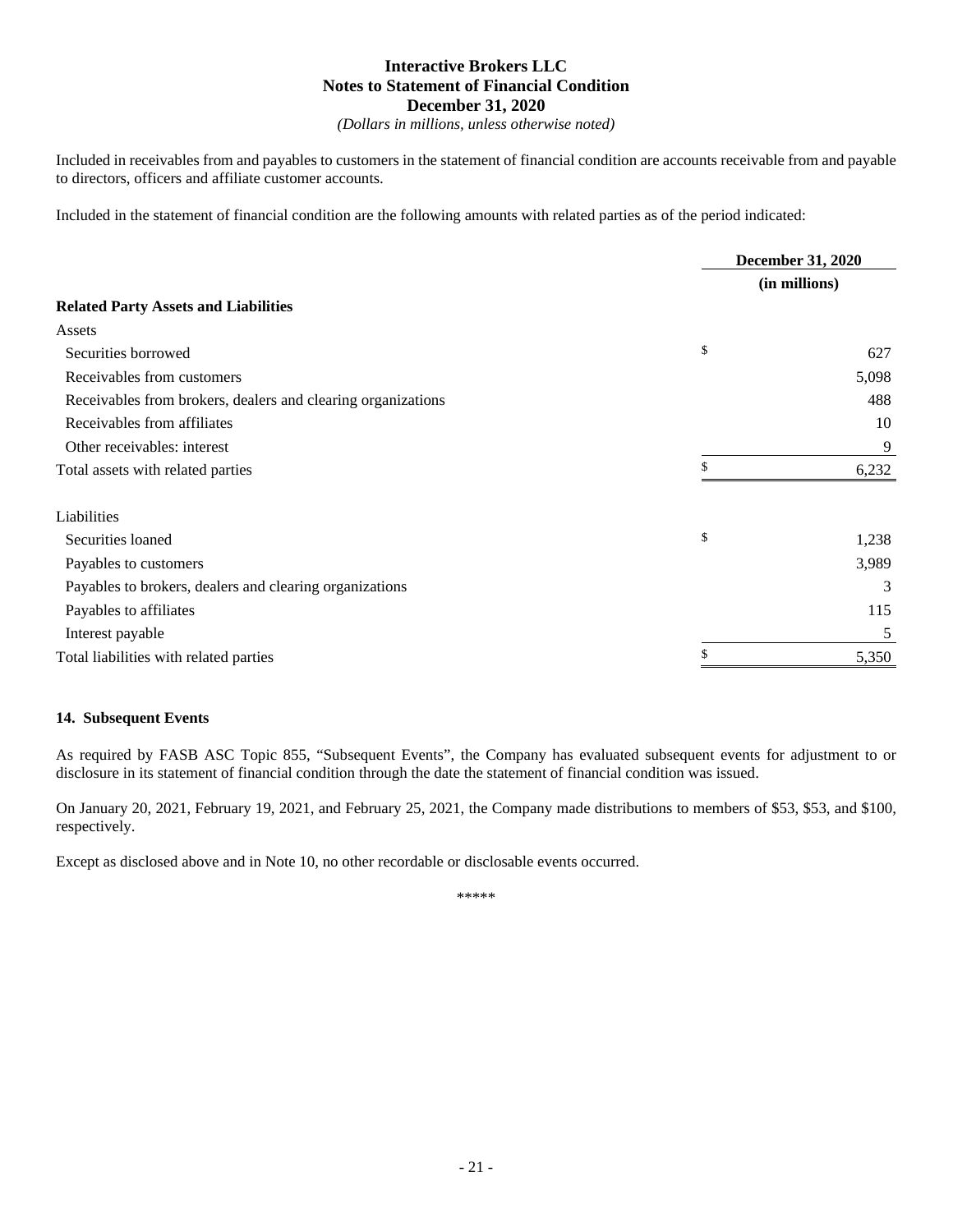## **Interactive Brokers LLC Computation of Net Capital for Brokers and Dealers Pursuant to Rule 15c3-1 under the Securities Exchange Act of 1934**

**December 31, 2020**

*(Dollars in millions)*

| NET CAPITAL:                                                       |                |   |
|--------------------------------------------------------------------|----------------|---|
| Total members' capital                                             | \$<br>5,648    |   |
| Deductions and/or charges:                                         |                |   |
| Nonallowable assets:                                               |                |   |
| Financial instruments owned, at fair value                         | 10             |   |
| Receivables:                                                       |                |   |
| Customers                                                          | 4              |   |
| Brokers, dealers and clearing organizations                        | 258            |   |
| <b>Affiliates</b>                                                  | 10             |   |
| Interest                                                           | $\overline{4}$ |   |
| Other assets                                                       | 75             |   |
| Other charges                                                      | 163            |   |
| Net capital before haircuts on securities positions                | 5,124          |   |
| Haircuts on securities positions:                                  |                |   |
| Foreign currencies                                                 |                | 2 |
| <b>Total haircuts</b>                                              | $\overline{2}$ |   |
| <b>NET CAPITAL</b>                                                 | 5,122          |   |
| MINIMUM DOLLAR NET CAPITAL REQUIRED (2% of combined                |                |   |
| aggregate debit items as shown in computation for determination of |                |   |
| reserve requirements pursuant to Rule 15c3-3)                      | 674            |   |
| CAPITAL IN EXCESS OF MINIMUM REQUIREMENTS                          | \$<br>4,448    |   |

NOTE: There are no material reconciling items between the amounts presented above and the amounts as reported in the Company's unaudited FOCUS Report as of December 31, 2020 filed on January 27, 2021. Therefore, no reconciliation of the two computations is deemed necessary.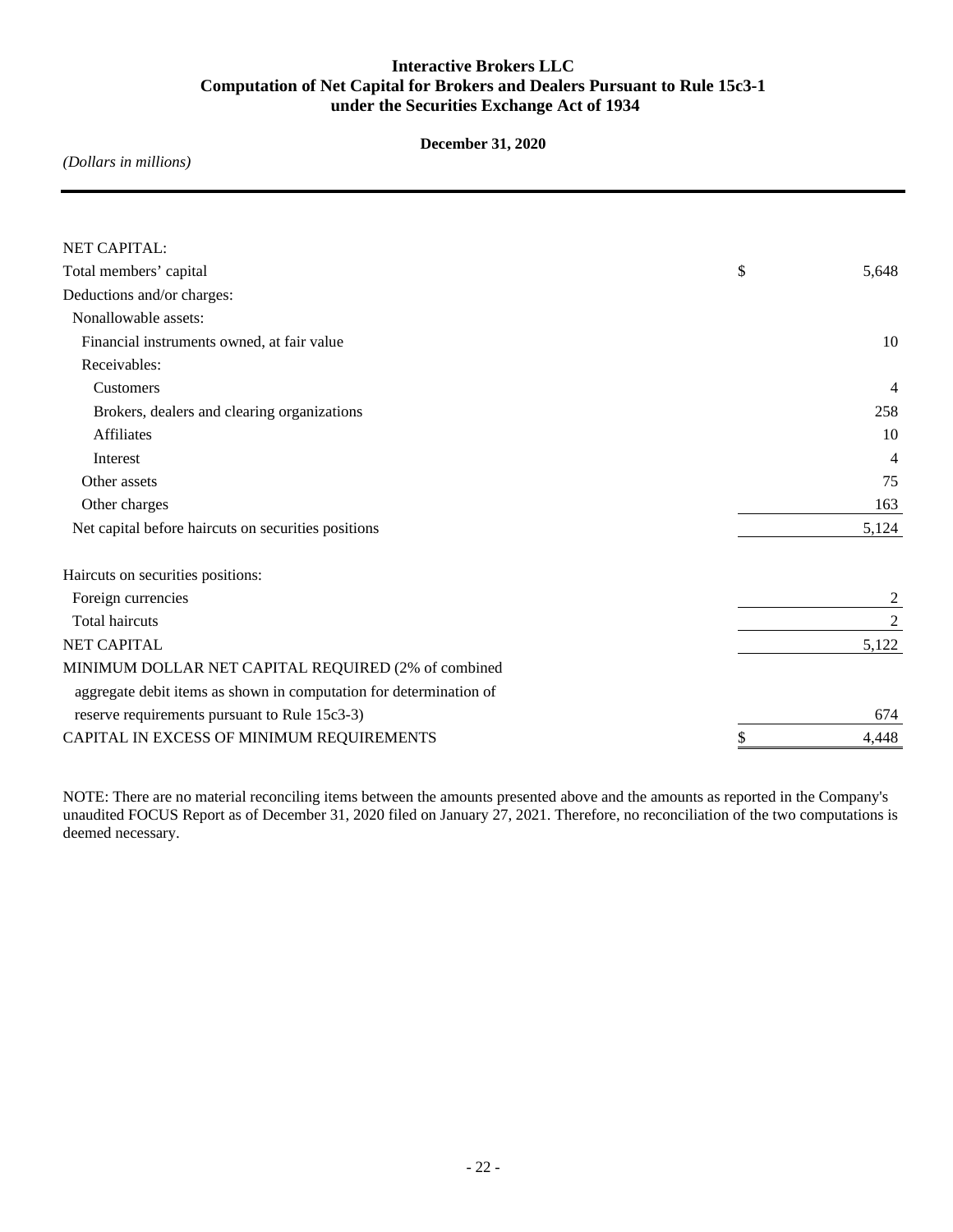## **Interactive Brokers LLC**

## **Schedule of Segregation Requirements and Funds in Segregation for Customers Trading on U.S. Commodity Exchanges Pursuant to Section 4d(2) under the Commodity Exchange Act**

#### **December 31, 2020**

*(Dollars in millions)*

| <b>SEGREGATION REQUIREMENTS:</b>                                                   |             |
|------------------------------------------------------------------------------------|-------------|
| Net ledger balance in accounts of regulated commodity customers                    | \$<br>5,379 |
| Net unrealized profit (loss) in open futures contracts traded on a contract market | 356         |
| Exchange traded options:                                                           |             |
| Market value of open option contracts purchased on a contract market               | 262         |
| Market value of open option contracts granted (sold)                               | (207)       |
| Net equity                                                                         | 5,790       |
| Accounts liquidating to deficits and accounts with debit balances                  | 5           |
| Amount required to be segregated                                                   | 5,795       |
| FUNDS IN SEGREGATED ACCOUNTS:                                                      |             |
| Deposited in segregated funds bank accounts - cash                                 | 1,690       |
| Deposited in segregated funds bank accounts - securities                           | 2,334       |
| Margin on deposit with clearing members of contract markets - cash                 | 2           |
| Margin on deposit with clearing members of contract markets - securities           | 1,966       |
| Net settlement from (to) derivatives clearing organizations of contract makers     | 7           |
| Exchange traded options:                                                           |             |
| Market value of open long option contracts                                         | 262         |
| Market value of open short option contracts                                        | (207)       |
| Total amount in segregation                                                        | 6,054       |
| Excess funds in segregation                                                        | \$<br>259   |
| Management target amount for excess funds in segregation                           | \$<br>155   |

NOTE: There are no material reconciling items between the amounts presented above and the amounts as reported in the Company's unaudited FOCUS Report as of December 31, 2020 filed on January 27, 2021. Therefore, no reconciliation of the two computations is deemed necessary.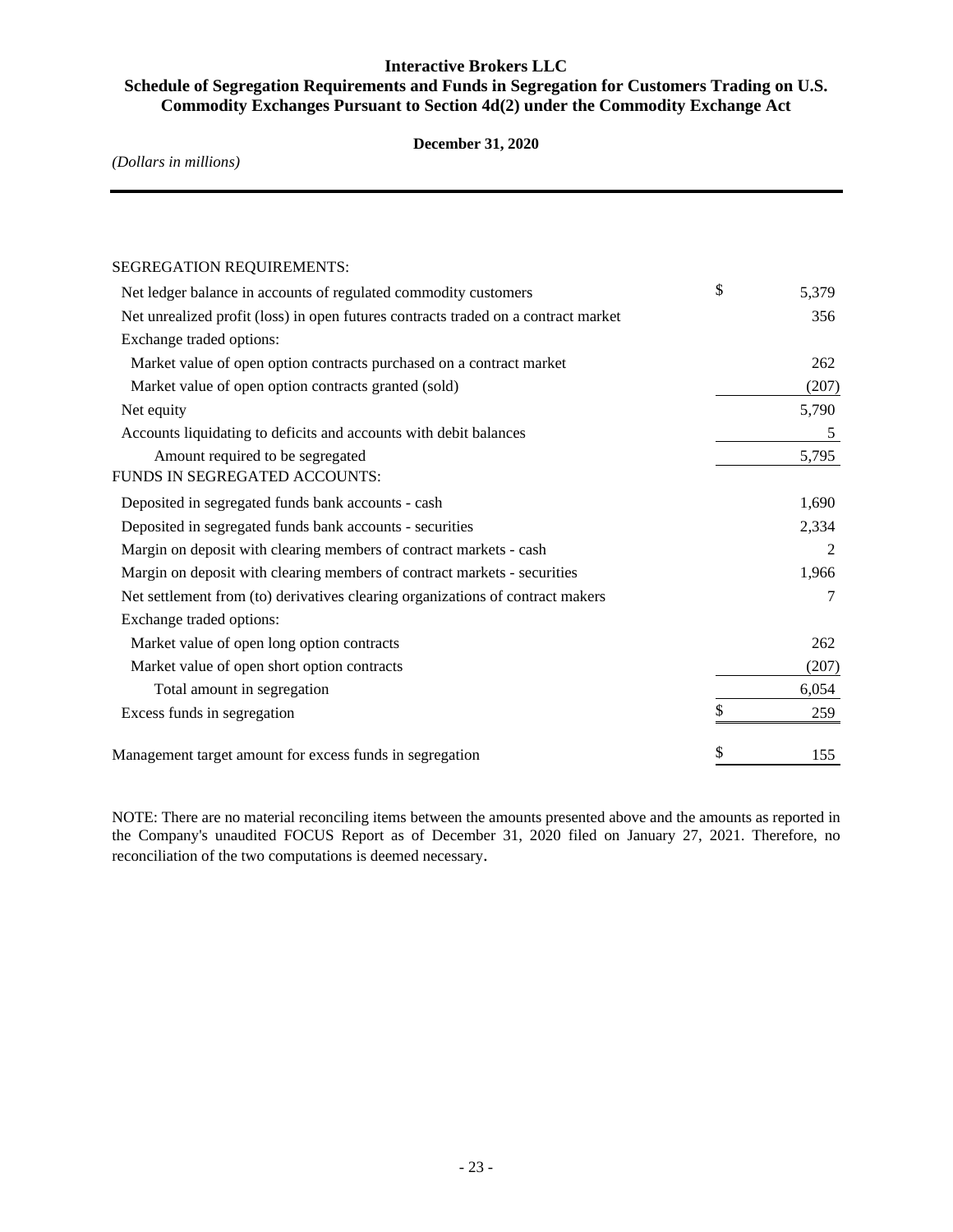## **Interactive Brokers LLC Schedule of Secured Amounts and Funds Held in Separate Accounts for Foreign Futures and Foreign Options Customers Pursuant to Regulation 30.7 under the Commodity Exchange Act**

## **December 31, 2020**

*(Dollars in millions)*

| FUNDS DEPOSITED IN SEPARATE REGULATION 30.7 ACCOUNTS              |          |
|-------------------------------------------------------------------|----------|
| Cash in banks located in the United States                        | \$<br>87 |
| Securities in safekeeping with banks located in the United States | 450      |
| AMOUNTS HELD BY MEMBERS OF FOREIGN BOARDS OF TRADE                |          |
| Cash                                                              | 156      |
| Unrealized gain (loss) on open futures contracts                  | 20.00    |
| Value of long option contracts                                    |          |
| Value of short option contracts                                   |          |
| Total Funds in Section 30.7 accounts                              | 713      |
| Amount required to be set aside in separate 30.7 accounts         | 573      |
| Excess funds                                                      | 140      |
|                                                                   |          |
| Management target for excess funds                                | 80       |
|                                                                   |          |

NOTE: There are no material reconciling items between the amounts presented above and the amounts as reported in the Company's unaudited FOCUS Report as of December 31, 2020 filed on January 27, 2021. Therefore, no reconciliation of the two computations is deemed necessary